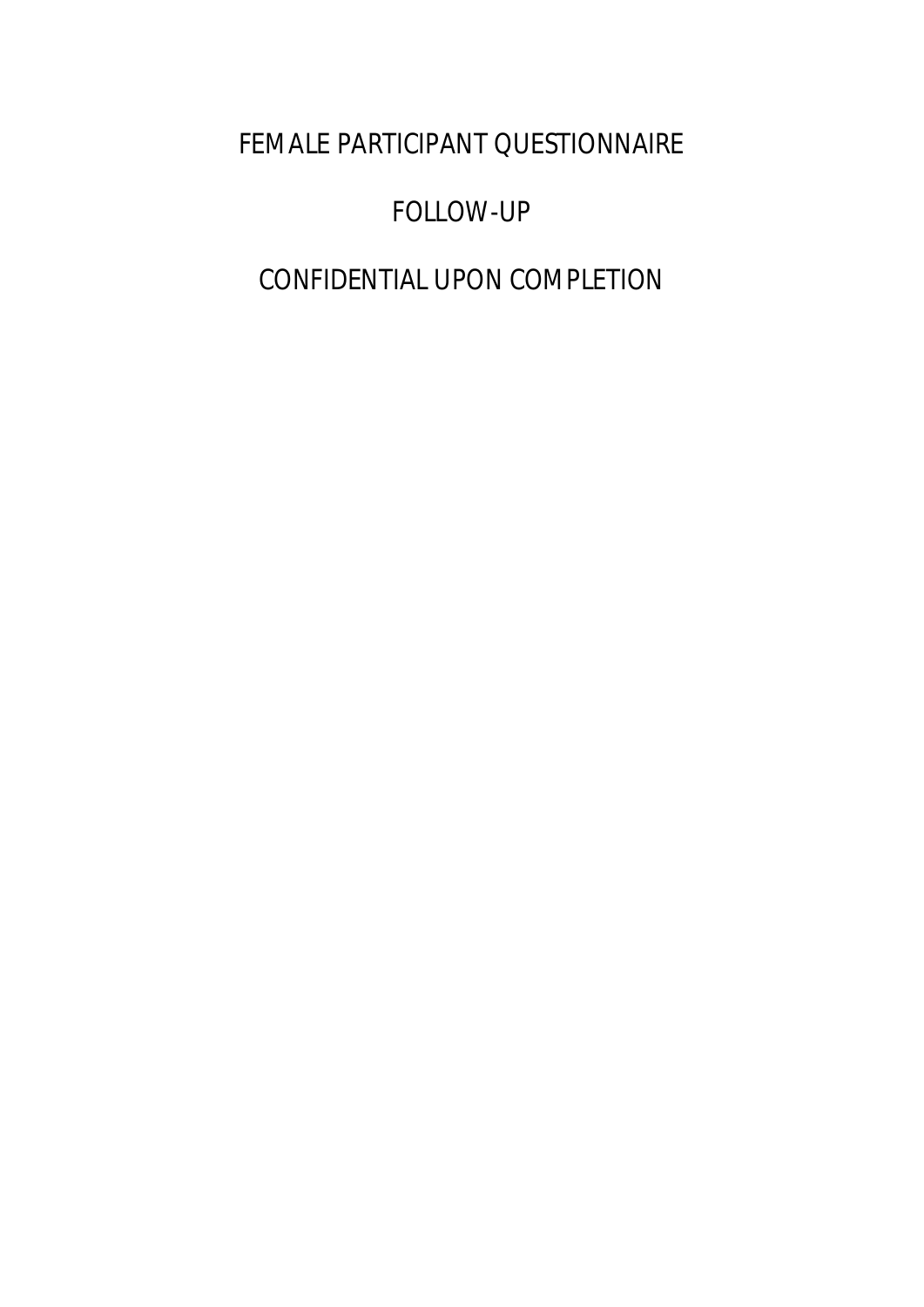



| <b>SECTION 1: ABOUT YOUR HOUSHOLD</b>              | 4         |
|----------------------------------------------------|-----------|
| <b>SECTION 2: ABOUT YOU AND YOUR PARTNER</b>       | 5         |
| <b>SECTION 3: ABOUT YOU AND YOUR INCOME</b>        | 8         |
| <b>SECTION 4: ABOUT YOU AND YOUR HEALTH</b>        | 12        |
| <b>SECTION 5: ABOUT ATTITUDES AND SOCIAL NORMS</b> | 16        |
| <b>SECTION 6: ABOUT YOUR RELATIONSHIP</b>          | <b>18</b> |
| <b>SECTION 7: ABOUT CHILDHOOD</b>                  | 24        |
| <b>SECTION 8: ABOUT YOUR COMMUNITY</b>             | 25        |
| <b>SECTION 9: ONLY AT FOLLOW UP</b>                | 27        |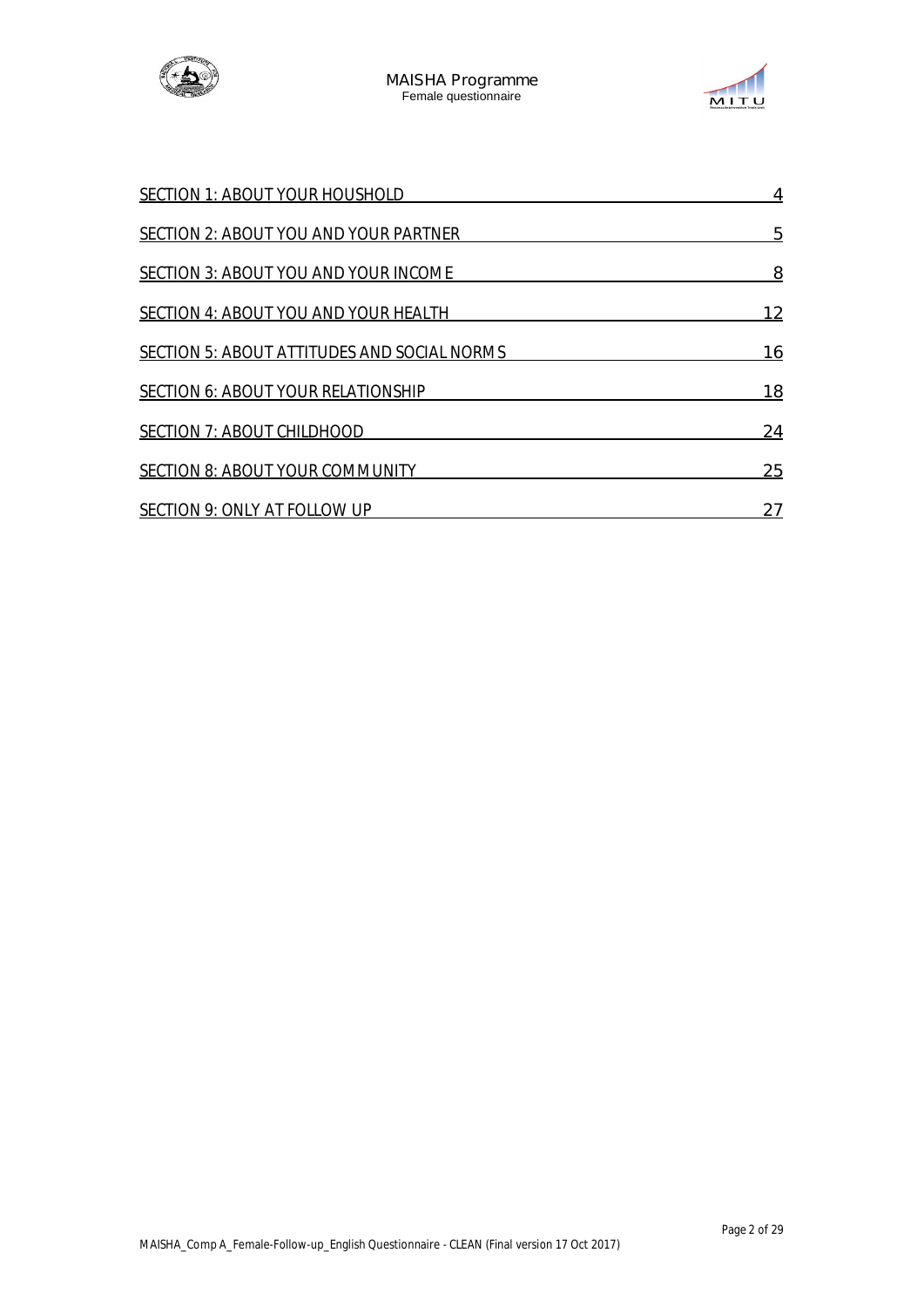



#### **Introduction**

Hello, my name is \_\_\_\_\_\_\_\_\_\_\_\_\_\_\_\_\_\_\_\_\_ , I am from the National Institute for Medical Research/Mwanza Interventions Trial Unit. As you know, you have agreed to take part in the study we are currently conducting in Mwanza. Two years ago we asked you a number of questions about yourself, your household, your relationship and your community. We would now like to ask you some similar questions again. Some of the questions are sensitive, but everything that you say will be kept private, and will not be shared with others. I would like to encourage you to be honest, as there are no right or wrong answers. At any point you can stop the interview, or choose to not answer a question. This will not affect your further involvement in the study. If you find anything that we discuss upsetting, and would like to talk to someone afterwards, we can help with this.

The interview will take two hours or more to complete. For this it is best if we are not interrupted. Is this a good place to talk, or should we go somewhere else where we can talk privately?

Do you have any questions?

#### **BEFORE YOU START**

| Identification      |                                      |
|---------------------|--------------------------------------|
| Branch name         |                                      |
| 1. Branch code      | $[ ] [ ] [ ] [ ] [ ]$                |
| 2. Group code       |                                      |
| 3. Participant no   | [ ] [ ] [ ] start with 0             |
| 4. Participant's ID |                                      |
|                     | A[ ][ ][ ][ ]-[ ][ ][ ][ ]-[ ][ ][ ] |

#### **! PLEASE FILL IN COMPLETE PARTICIPANT ID AT THE BOTTOM OF EVERY PAGE OF THIS QUESTIONNAIRE !**

#### **Interview details – START**

Date of interview: **[ ] [ ] /[ ] [ ] [ ]/ [ ] [ ] [ ] [ ] dd/MMM/yyyy**

Time interview started: **[ ] [ ]: [ ] [ ]**

Name of interviewer: **[ ] [ ] [ ]**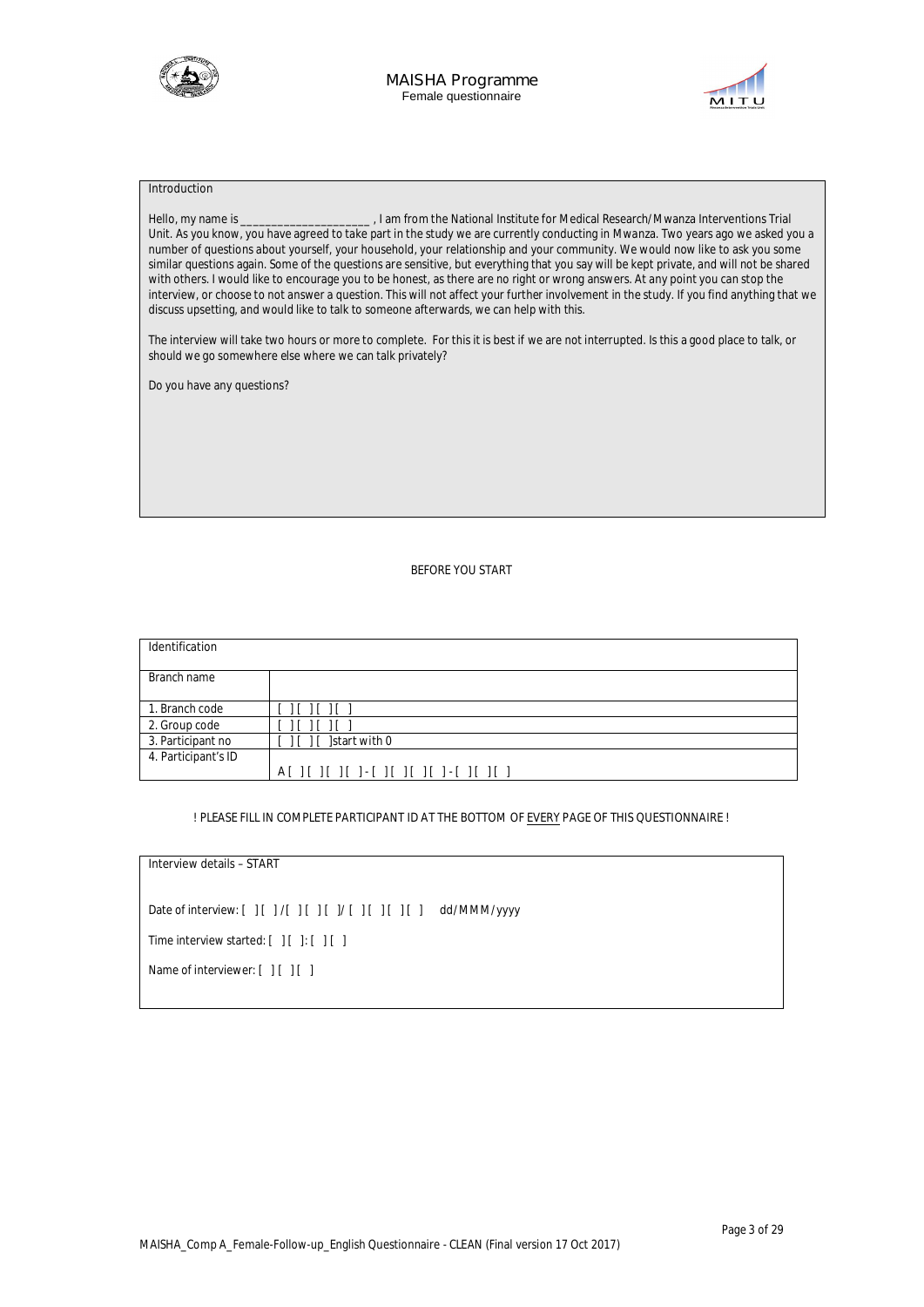



#### **SECTION 1: ABOUT YOUR HOUSHOLD**

I would like to start by asking you a few questions about your household. When talking of your household, I mean the place and the people that you normally share food with, and sleep with under the same roof.

MAKE SURE THAT ALL QUESTIONS APPLY TO HER HOUSEHOLD AND NOT THE PLACE YOU ARE CURRENTLY CONDUCTING THE INTERVEIW.

|      | QUESTIONS                                  | <b>CODING CATEGORIES</b>                       |              |
|------|--------------------------------------------|------------------------------------------------|--------------|
| 100. | Is the house you live in rented, owned by  | Rent                                           |              |
|      | you (either on your own, or with someone   | Own themselves                                 |              |
|      | else), or owned by someone else in your    | Owned by someone else in family                | 3            |
|      | family?                                    | Owned by someone else other than family member |              |
|      |                                            | Owned together with someone                    | 5            |
| 101. | How many rooms does your household use     |                                                |              |
|      | for sleeping?                              |                                                |              |
| 102. | What type of toilet is mainly used in your | <b>Bush</b>                                    |              |
|      | household?                                 | Uncovered pit latrine                          |              |
|      |                                            | Covered pit latrine shared                     |              |
|      |                                            | Covered pit latrine private                    |              |
|      |                                            | VIP latrine shared                             | 5            |
|      |                                            | VIP latrine private                            |              |
|      |                                            | Flush toilet shared                            |              |
|      |                                            | Flush toilet private                           | 8            |
|      |                                            |                                                | 9            |
| 103. | What is the main source of lighting?       | Electricity                                    | $\mathbf{1}$ |
|      |                                            | Paraffin, kerosene or gas lantern              |              |
|      |                                            | Firewood                                       |              |
|      |                                            | Candle                                         |              |
|      |                                            |                                                | 5            |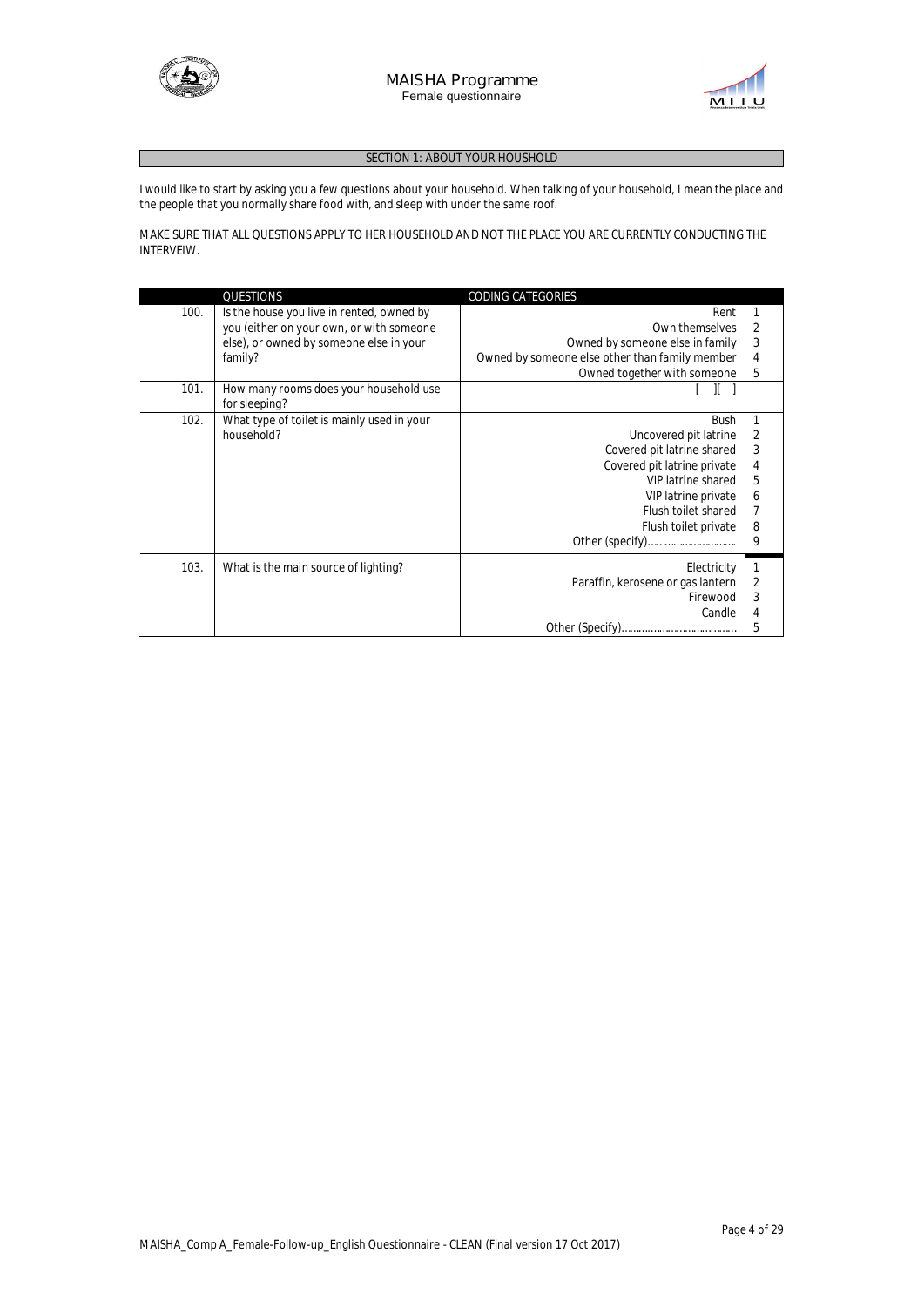



#### **SECTION 2: ABOUT YOU AND YOUR PARTNER**

I would now like to ask you a few questions about yourself and your partner.

The next few questions are about your current or most recent partner. Please remember that everything you mention will be kept confidential and not share with anyone from your community.

|      | QUESTIONS                                                         | CODING CATEGORIES                                                                                      |                   | <b>SKIP TO</b> |
|------|-------------------------------------------------------------------|--------------------------------------------------------------------------------------------------------|-------------------|----------------|
| 200. | Are you married or currently living with a man,<br>as if married? | <b>YES</b>                                                                                             | $\mathbf{1}$      | 202            |
|      |                                                                   | NO.                                                                                                    | 2                 |                |
|      |                                                                   |                                                                                                        |                   |                |
|      |                                                                   |                                                                                                        |                   |                |
| 201. | Have you been in a relationship with a man                        | Yes                                                                                                    | 1                 |                |
|      | during the past 12 months?                                        | No                                                                                                     | $\overline{2}$    | 215            |
|      |                                                                   |                                                                                                        |                   |                |
| 202. | Is this the same man as when we you                               | <b>YES</b>                                                                                             | $\mathbf{1}$      | 215            |
|      | interviewed two years ago?                                        | NO.                                                                                                    | 2                 |                |
|      |                                                                   |                                                                                                        |                   |                |
|      | If the partner is a different man, ask questions<br>203 to 214    |                                                                                                        |                   |                |
|      | The next questions relate to the man that you                     |                                                                                                        |                   |                |
|      | consider to be your husband or main partner.                      |                                                                                                        |                   |                |
| 203. | How long have (had) you been in this                              |                                                                                                        |                   |                |
|      | relationship?<br>GET TO ESTIMATE IF DON'T KNOW                    | Months: [ ][ ]<br>Years: $[ ] [ ]$                                                                     |                   |                |
|      | EXACTLY.CODE 00 IF MONTH UNKNOWN                                  |                                                                                                        |                   |                |
| 204. | Is (was) your partner married to another<br>woman?                | Yes<br>No                                                                                              | $\mathbf{1}$<br>2 | 206            |
|      |                                                                   | DON'T KNOW                                                                                             | 3                 | 206            |
| 205. | Are (were) you the first, second,<br>wife/partner?                | Rank: $[ ] [ ]$                                                                                        |                   |                |
|      | CODE 96 IF UNKNOWN                                                |                                                                                                        |                   |                |
| 206. | How old is (was) your partner?<br>CODE 96 IF UNKNOWN              | Years: $[ ] [ ]$                                                                                       |                   |                |
| 207. | What is(was) your partner's religion?                             | <b>Muslim</b>                                                                                          | $\mathbf{1}$      |                |
|      |                                                                   | Seventh day Adventist                                                                                  | $\overline{2}$    |                |
|      | <b>CIRCLE ONE</b>                                                 | Tanzanian Assemblies of God                                                                            | 3                 |                |
|      |                                                                   | Catholic                                                                                               | 4                 |                |
|      |                                                                   | Lutheran                                                                                               | 5                 |                |
|      |                                                                   | Moravian<br>Pentecostal                                                                                | 6<br>7            |                |
|      |                                                                   | African Inland Church                                                                                  | 8                 |                |
|      |                                                                   | Don't know                                                                                             | 9                 |                |
|      |                                                                   |                                                                                                        | 10                |                |
| 208. | What is (was) your partner's ethnic background?                   | Msukuma                                                                                                | $\mathbf{1}$      |                |
|      |                                                                   | Mjita                                                                                                  | $\overline{2}$    |                |
|      | CIRCLE ONE                                                        | Mzinza                                                                                                 | 3                 |                |
|      |                                                                   | Myiramba                                                                                               | $\overline{4}$    |                |
|      |                                                                   | Mkara/Mikerewe                                                                                         | 5                 |                |
|      |                                                                   | Mhaya                                                                                                  | 6                 |                |
|      |                                                                   | Mjaluo                                                                                                 | $\overline{7}$    |                |
|      |                                                                   | Mkuria/Mshashi<br>Mchaga                                                                               | 8<br>9            |                |
|      |                                                                   | Mhindi                                                                                                 | 10                |                |
|      |                                                                   | Mwarabu                                                                                                | 11                |                |
|      |                                                                   | Don't know                                                                                             | 12                |                |
|      |                                                                   | Other<br>$\begin{array}{cccccccccccccc} . & . & . & . & . & . & . & . & . & . & . & . & . \end{array}$ | 13                |                |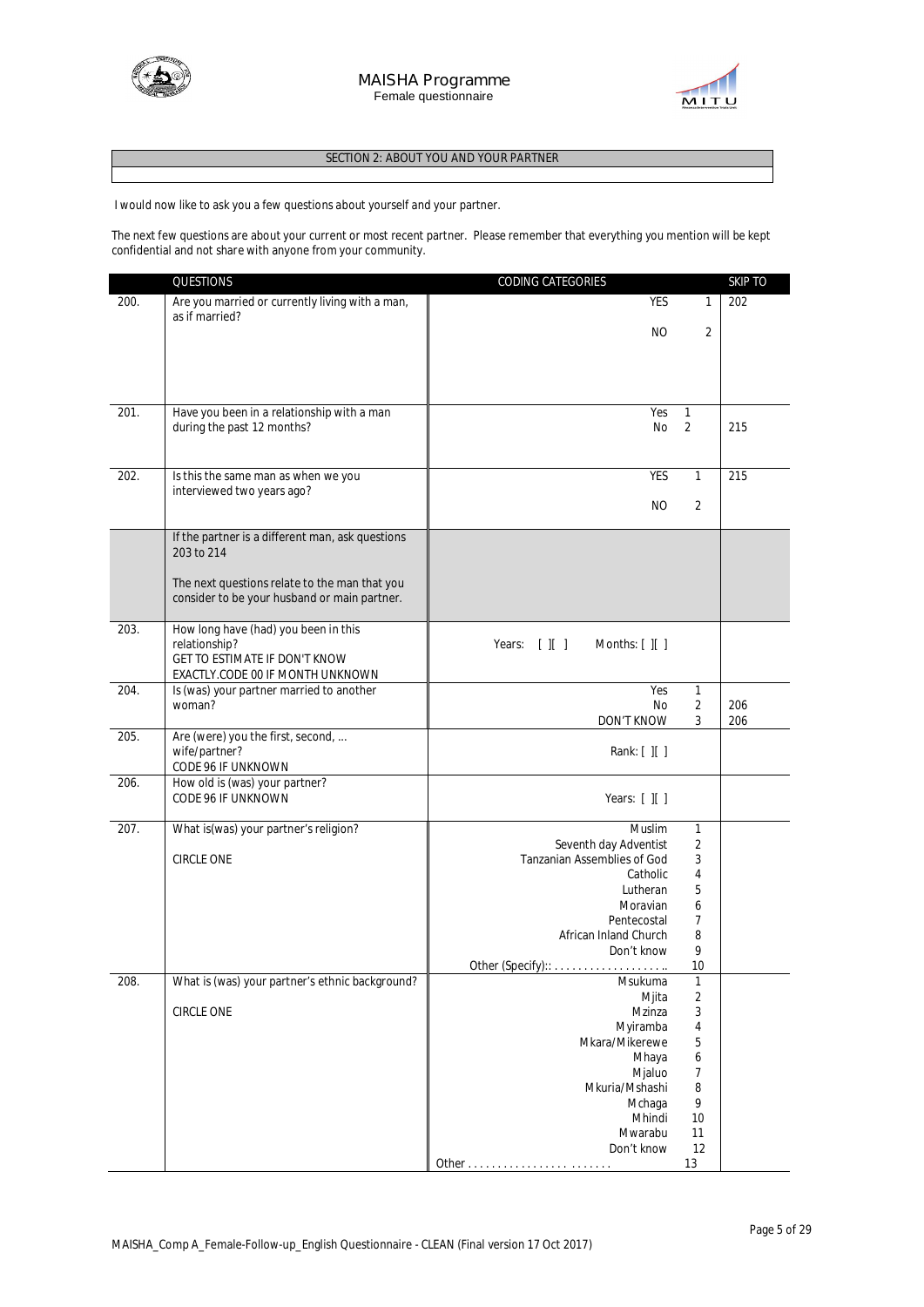



| 209. | What is the highest level of education that he    | Never went to school                     | 1              |     |
|------|---------------------------------------------------|------------------------------------------|----------------|-----|
|      | completed?                                        | Primary incomplete                       | 2              |     |
|      |                                                   | Primary complete                         | 3              |     |
|      | <b>CIRCLE ONE</b>                                 | Secondary incomplete                     | 4              |     |
|      |                                                   | Secondary (Form I-IV)                    | 5              |     |
|      |                                                   | Secondary (Form V-VI)                    | 6              |     |
|      |                                                   | College training after primary/secondary | 7              |     |
|      |                                                   | school and before university             |                |     |
|      |                                                   | University                               | 8              |     |
|      |                                                   | Don't know                               | 9              |     |
| 210. | Has your partner worked for money during the      | Yes                                      | 1              |     |
|      | past 12 months (either employed or self-          | <b>No</b>                                | 2              | 215 |
|      | employed)?                                        |                                          |                |     |
| 211. | Is this work self-employed or is he employed?     | Self employed                            | 1              |     |
|      |                                                   | Employed                                 | 2              |     |
| 212. | Does your partner usually work throughout the     | Throughout the year                      | 1              |     |
|      | year, or does he work seasonally, or only once in | Seasonally/Part Of The Year              | 2              |     |
|      | a while?                                          | Once in a while                          | 3              |     |
| 213. | Does your partner have to travel away from        | More than half of the year               | $\mathbf{1}$   |     |
|      | home for his work? How long would you say he      | About half of the year                   | $\overline{2}$ |     |
|      | has been away in the past year (12 months)?:      | Less than half of the year               | 3              |     |
|      | READ RESPONSE CODES CIRCLE ONE                    | Not all                                  | 4              |     |
| 214. | Over a typical month/week in the past year, how   | Month TSH (estimate):[ ][ ][ ][ ][ ][ ]  |                |     |
|      | much money does your partner earn?                | Week TSH (estimate): [ ][ ][ ][ ][ ][ ]  |                |     |
|      | USE 969696 IF DON'T KNOW                          |                                          |                |     |

I would like to learn a bit more about the children that you are responsible for, including both your own children and other children that live with you, as well as children living elsewhere. Please remember this information is confidential and when we are using initials of your children it is only to make sure which child we are talking about. This cannot be used to identify your children! USE THIS SECTION TO BUILD A RAPPORT WITH THE INTERVIEWEE.

| CHILDREN THAT RESPONSIBLE FOR |                                                                                                                                         |                                                                       |                                     |                                                  |                                     |                                     |                                           |                                     |
|-------------------------------|-----------------------------------------------------------------------------------------------------------------------------------------|-----------------------------------------------------------------------|-------------------------------------|--------------------------------------------------|-------------------------------------|-------------------------------------|-------------------------------------------|-------------------------------------|
|                               | Are there children less than 18 months who you are responsible?<br>Yes<br>1<br>2 (If No go to Question 300)<br><b>No</b>                |                                                                       |                                     |                                                  |                                     |                                     |                                           |                                     |
| $215 -$<br>216                | How many children up to the age of 18 are you responsible for<br>including those living in the household and those living<br>elsewhere? |                                                                       |                                     | 215.<br>216.<br>No. living with you<br>$[ ] [ ]$ |                                     | [ ] [ ]                             | No. living elsewhere                      |                                     |
| 217-222                       | I will ask you a<br>little about each<br>child in turn,<br>starting with<br>the eldest child.                                           | <b>START WITH</b><br>OLDEST.<br>No of child<br>$(1-6)$                | 217.                                | 218.                                             | 219.                                | 220.                                | 221.                                      | 222.                                |
| a.                            | What is their<br>initials or<br>nickname?                                                                                               | FILL IN ALL INITIALS                                                  |                                     |                                                  |                                     |                                     |                                           |                                     |
| $b$ .                         | IS this a boy or<br>a girl?                                                                                                             | Female<br>Male                                                        | 1<br>$\overline{2}$                 | 1<br>$\overline{2}$                              | 1<br>$\overline{2}$                 | 1<br>$\overline{2}$                 | 1<br>$\overline{2}$                       | 1<br>$\overline{2}$                 |
| C.                            | What is their<br>date of birth?                                                                                                         | Day<br>Month (MMM)<br>Year<br>(USE 96 FOR ALL IF<br><b>NOT KNOWN)</b> | $\overline{[\;][\;]}$<br>[11111]    | $\overline{[\;][\;]}$<br>[11111]                 | $\overline{[\;][\;]}$<br>$[111111]$ | $\overline{[\;][\;]}$<br>[1[]1]     | $\overline{[\ ][\ ]}$<br>[1111]<br>$\Box$ | $\overline{[\;][\;]}$<br>[1[]1]     |
| d.                            | How old is<br>he/she?                                                                                                                   | <b>IF DATE UNKNOWN</b><br><b>USE 96.</b><br>USE 01 IF <1 YEAR         | $\overline{[11]}$                   | $\boxed{\prod}$                                  | $\overline{[\;][\;]}$               | $\overline{[\;][\;]}$               | $\boxed{\prod}$                           | $\boxed{\prod}$                     |
| е.                            | Is [NAME] living<br>with you                                                                                                            | No in another<br>household<br>No away at school<br>Yes                | $\mathbf{1}$<br>2<br>3              | $\mathbf{1}$<br>2<br>3                           | $\mathbf{1}$<br>2<br>3              | $\mathbf{1}$<br>$\overline{2}$<br>3 | $\mathbf{1}$<br>2<br>3                    | $\mathbf{1}$<br>$\overline{2}$<br>3 |
| f.                            | Are you the<br>mother?                                                                                                                  | Yes<br>No - Other woman                                               | $\mathbf{1}$<br>2                   | $\mathbf{1}$<br>2                                | 1<br>2                              | $\mathbf{1}$<br>$\overline{2}$      | $\mathbf{1}$<br>2                         | $\mathbf{1}$<br>$\overline{2}$      |
| g.                            | Is the father<br>your current<br>partner, or<br>another man?                                                                            | Current partner<br>Previous partner<br>Other man                      | $\mathbf{1}$<br>$\overline{2}$<br>3 | $\mathbf{1}$<br>$\overline{2}$<br>3              | $\mathbf{1}$<br>2<br>3              | $\mathbf{1}$<br>$\overline{2}$<br>3 | $\mathbf{1}$<br>$\overline{2}$<br>3       | $\mathbf{1}$<br>$\overline{2}$<br>3 |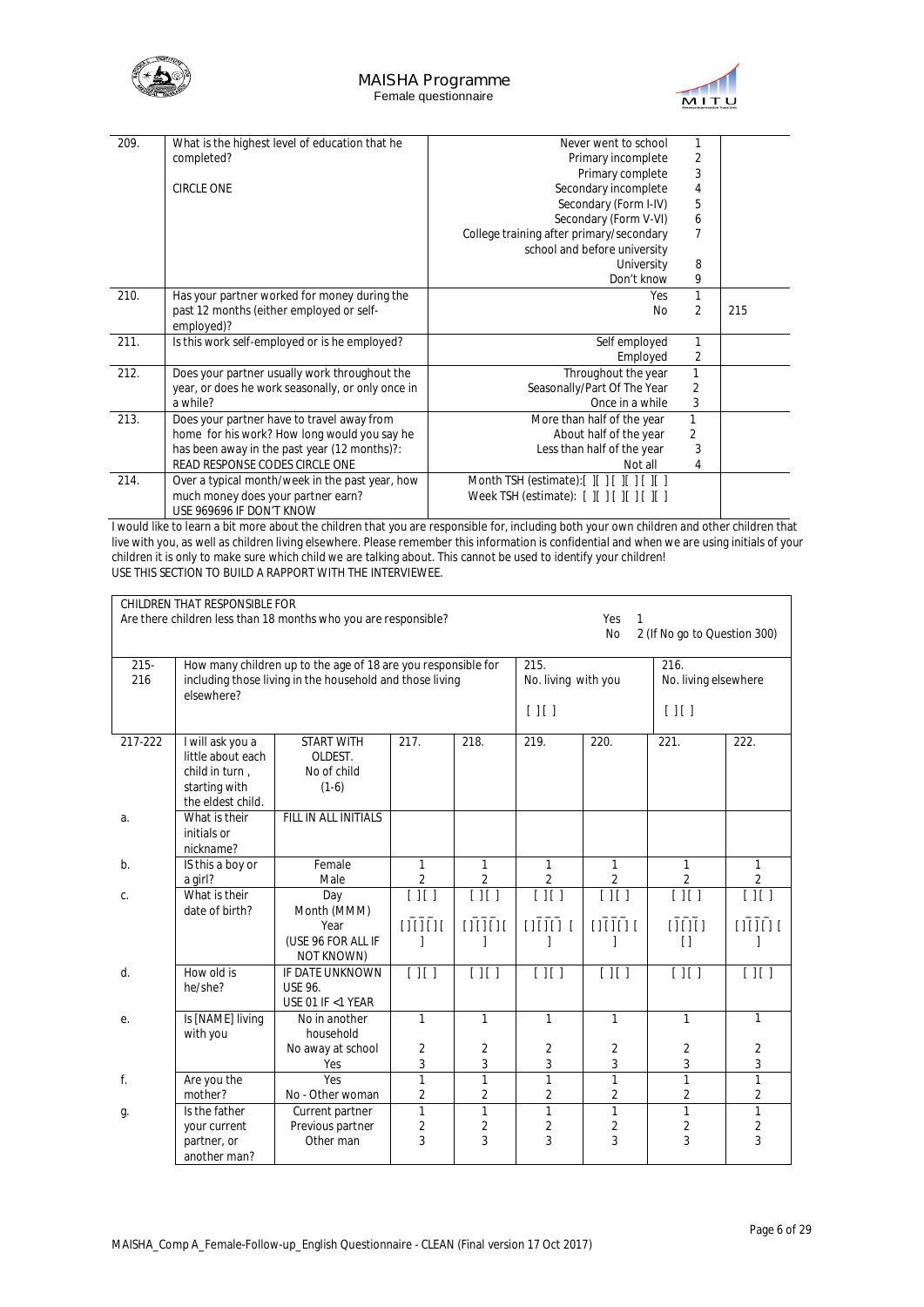



| h. |                    | Never SKIP to J   | 1                     | 1                     | 1                     | 1                     | 1                 | 1                 |
|----|--------------------|-------------------|-----------------------|-----------------------|-----------------------|-----------------------|-------------------|-------------------|
|    | Is [NAME] at       | In the past       | $\overline{2}$        | $\overline{2}$        | $\overline{2}$        | $\overline{2}$        | $\overline{2}$    | $\overline{2}$    |
|    | school?            | Currently         | 3                     | 3                     | 3                     | 3                     | 3                 | 3                 |
|    | What is the        | Primary           | $\mathbf{1}$          | 1                     | $\mathbf{1}$          | 1                     | 1                 | 1                 |
| i. | highest grade      | Secondary         | $\overline{2}$        | $\overline{2}$        | $\overline{2}$        | $\overline{2}$        | $\overline{2}$    | $\overline{2}$    |
|    | they reached       | Nursery           | 3                     | 3                     | 3                     | 3                     | 3                 | 3                 |
|    |                    | college           | 4                     | 4                     | $\overline{4}$        | $\overline{4}$        | 4                 | 4                 |
|    |                    |                   |                       |                       |                       |                       |                   |                   |
| j. | IF NOT             | Truancy           | 1                     | 1                     | 1                     | 1                     | 1                 | 1                 |
|    | <b>ENROLLED IN</b> | Pregnancy         | $\overline{2}$        | $\overline{2}$        | $\overline{2}$        | $\overline{2}$        | $\overline{2}$    | $\overline{2}$    |
|    | SCHOOL: What       | Marriage          | 3                     | 3                     | 3                     | 3                     | 3                 | 3                 |
|    | is the main        | School fees       | 4                     | 4                     | 4                     | 4                     | $\overline{4}$    | $\overline{4}$    |
|    | reason why         | Lack of money     | 5                     | 5                     | 5                     | 5                     | 5                 | 5                 |
|    | they aren't in     | Illness of child  | 6                     | 6                     | 6                     | 6                     | 6                 | 6                 |
|    | school             | Caring for family |                       |                       |                       |                       |                   |                   |
|    | [NB do not read    | members           | 7                     | 7                     | 7                     | 7                     | $\overline{7}$    | $\overline{7}$    |
|    | out answers]       | Failed exams      | 8                     | 8                     | 8                     | 8                     | 8                 | 8                 |
|    |                    | Has "finished"    | 9                     | 9                     | 9                     | 9                     | 9                 | 9                 |
|    |                    | Farming/          |                       |                       |                       |                       |                   |                   |
|    |                    | household chores  | 10                    | 10                    | 10                    | 10                    | 10                | 10                |
|    |                    | Too young         | 11                    | 11                    | 11                    | 11                    | 11                | 11                |
|    |                    | Other             | 12                    | 12                    | 12                    | 12                    | 12                | 12                |
| k. | IF HAVE LEFT       |                   | $\overline{[\;][\;]}$ | $\overline{[\;][\;]}$ | $\overline{[\;][\;]}$ | $\overline{[\;][\;]}$ | $\overline{[11]}$ | $\overline{[11]}$ |
|    | SCHOOL:, What      |                   |                       |                       |                       |                       |                   |                   |
|    | age did they       |                   |                       |                       |                       |                       |                   |                   |
|    | leave at?          |                   |                       |                       |                       |                       |                   |                   |
| Ι. | IF STILL IN        | Yes               | 1                     | 1                     | 1                     | 1                     | $\mathbf{1}$      | 1                 |
|    | SCHOOL: are        | No                | $\overline{2}$        | $\overline{2}$        | $\overline{2}$        | $\overline{2}$        | $\overline{2}$    | $\overline{2}$    |
|    | they currently     |                   |                       |                       |                       |                       |                   |                   |
|    | repeating year?    |                   |                       |                       |                       |                       |                   |                   |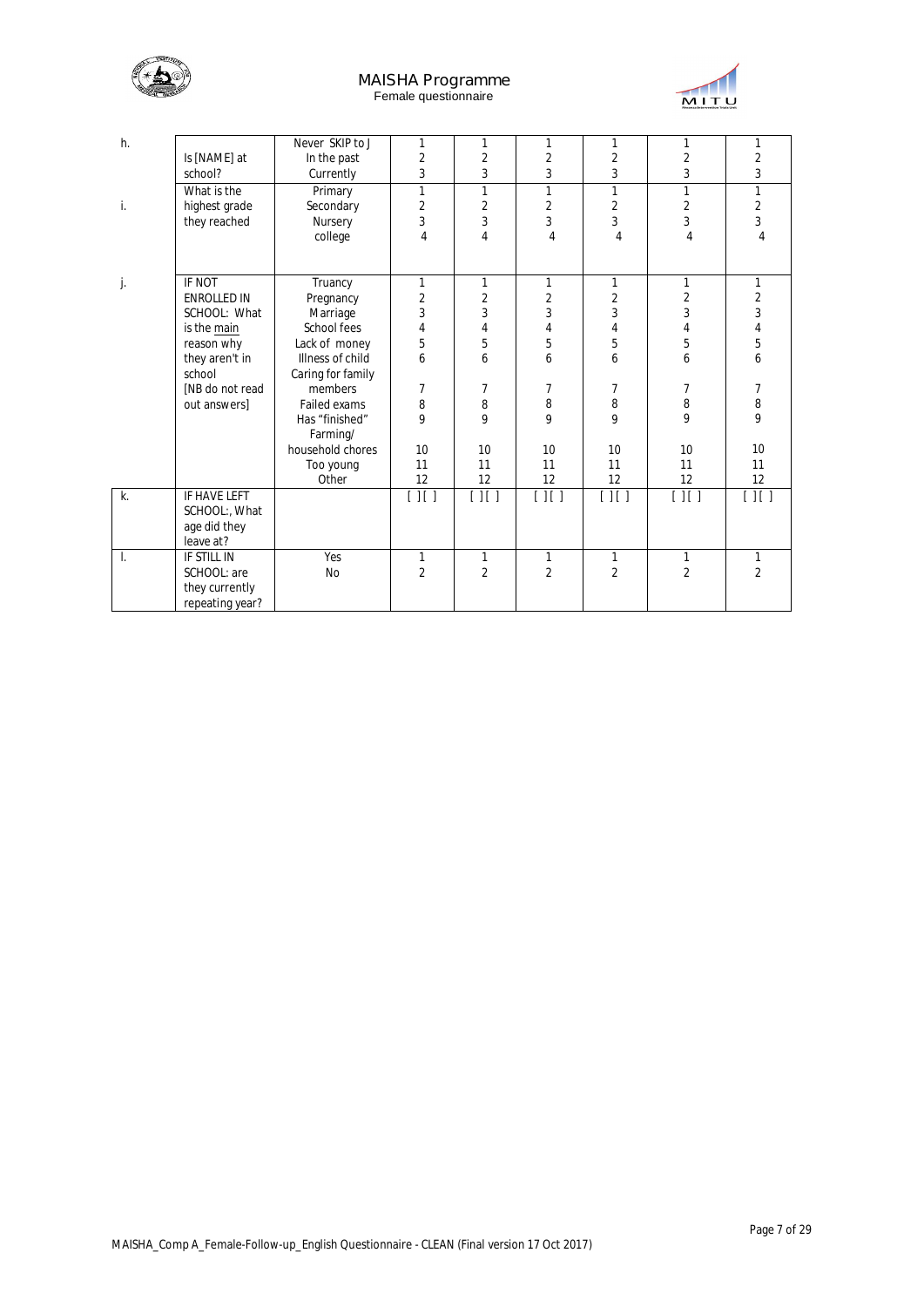



# **SECTION 3: ABOUT YOU AND YOUR INCOME**

|      | I would now like to find out a bit more about the ways that you earn money.                          |                                            |                                                  |     |
|------|------------------------------------------------------------------------------------------------------|--------------------------------------------|--------------------------------------------------|-----|
| 300. | What is the main sources of                                                                          |                                            |                                                  |     |
|      | income for you and your family?                                                                      |                                            |                                                  |     |
|      | CAN ALLOW MULTIPLE                                                                                   |                                            |                                                  |     |
|      | <b>RESPONSES</b>                                                                                     | Yes                                        | No                                               |     |
|      |                                                                                                      |                                            |                                                  |     |
| a    | Money from own work                                                                                  | 1                                          | 2                                                |     |
| b.   | Support from husband/partner                                                                         | 1                                          | 2                                                |     |
| c.   | Support from other relatives                                                                         | 1                                          | $\overline{2}$                                   |     |
| d.   | Pension                                                                                              | 1                                          | $\overline{2}$                                   |     |
| е.   | Social services/welfare                                                                              | 1                                          | 2                                                |     |
| f.   | Other (specify)                                                                                      |                                            |                                                  |     |
|      |                                                                                                      |                                            |                                                  |     |
|      |                                                                                                      |                                            |                                                  |     |
| 301. | Have you personally earned                                                                           |                                            | Yes<br>1                                         |     |
|      | money during the past 12<br>months?                                                                  |                                            | <b>No</b><br>2                                   | 320 |
| 302. | Are you self-employed or do you                                                                      |                                            | Self employed<br>1                               | 310 |
|      | work for someone                                                                                     | Worked for someone else or an organization | 2                                                |     |
|      |                                                                                                      |                                            |                                                  |     |
|      | else/organisation?                                                                                   |                                            | 3<br><b>Both</b>                                 |     |
|      |                                                                                                      |                                            |                                                  |     |
| 303. | (IF WORKING FOR SOMEONE                                                                              |                                            | $\mathbf{1}$<br>Relative                         |     |
|      | ELSE OR AN ORGANISATION),                                                                            |                                            | Neighbor<br>2                                    |     |
|      | Who is your main employer?                                                                           |                                            | Friend / acquaintance<br>3                       |     |
|      |                                                                                                      |                                            | Government<br>4                                  |     |
|      |                                                                                                      |                                            | 5<br>NGO.                                        |     |
|      |                                                                                                      | Private company / Someone's business       | 6                                                |     |
|      |                                                                                                      | Other (Specify):                           | 7                                                |     |
|      | The following questions refer only to work you did while employed by someone else or an organization |                                            |                                                  |     |
|      | Skip if not employed by someone else                                                                 |                                            |                                                  |     |
| 304. | Is this a regular or an occasional                                                                   |                                            | Regular<br>1                                     |     |
|      | activity?                                                                                            |                                            | Occasional<br>2                                  |     |
| 305. | Do you usually work throughout                                                                       |                                            | 1<br>Throughout the year                         |     |
|      | the year, or do you work                                                                             |                                            | Seasonally/Part Of The Year<br>2                 |     |
|      | seasonally, or only once in a                                                                        |                                            | Once in a while<br>3                             |     |
|      | while?                                                                                               |                                            |                                                  |     |
|      |                                                                                                      |                                            |                                                  |     |
| 306. | For how many months in total                                                                         |                                            | 1 month or less<br>1                             |     |
|      | did you do this activity during                                                                      |                                            | $\overline{2}$<br>1-6 months                     |     |
|      | the past year? Would you say                                                                         |                                            | 3<br>6-9 months                                  |     |
|      |                                                                                                      |                                            | 9-12 months<br>4                                 |     |
| 307. | Are you paid in cash, given food                                                                     |                                            | 1<br>Cash only                                   |     |
|      | or other items, or are you not                                                                       |                                            | Cash and items<br>2                              |     |
|      | paid at all?                                                                                         |                                            | 3<br>Items only                                  | 309 |
|      |                                                                                                      |                                            | 4<br>Other                                       |     |
|      |                                                                                                      |                                            |                                                  | 309 |
|      |                                                                                                      |                                            | 5<br>Not paid                                    | 309 |
| 308. | On a typical working                                                                                 |                                            | $[ ] [ ] [ ] [ ] [ ] [ ] [ ]$<br>$[ \ ]$<br>Day: |     |
|      | day/week/month how much do                                                                           |                                            | Week:<br>[ ] [ ] [ ] [ ] [ ] [ ]<br>$\Box$       |     |
|      | you earn from this activity?                                                                         |                                            | Month:<br>[ ] [ ] [ ] [ ] [ ] [ ] [ ]            |     |
|      | FILL OUT ONLY ONE, EITHER                                                                            |                                            |                                                  |     |
|      | DAY, WEEK OR MONTH. ENTER                                                                            |                                            |                                                  |     |
|      | 969696 IF DON'T KNOW                                                                                 |                                            |                                                  |     |
| 309. | Do you plan to continue this                                                                         |                                            | 1                                                |     |
|      |                                                                                                      |                                            | Yes                                              |     |
|      | activity over the next 12                                                                            |                                            | $\overline{2}$<br>No                             |     |
|      | months?                                                                                              |                                            | Don't know<br>96                                 |     |
|      | If self-employed                                                                                     |                                            |                                                  |     |
| 310. | What kind of business do you                                                                         |                                            | Yes<br>No                                        |     |
|      | run?                                                                                                 | a. Selling vegetables                      | 1<br>2                                           |     |
|      | (MULTIPLE RESPONSES OK)                                                                              | b. Selling homemade food                   | 1<br>2                                           |     |
|      |                                                                                                      | c. Running small restaurant                | 2<br>1                                           |     |
|      |                                                                                                      |                                            |                                                  |     |
|      |                                                                                                      | d. Sewing or fixing cloths                 | $\overline{2}$<br>$\mathbf{1}$                   |     |
|      |                                                                                                      | e. Selling cloths                          | $\mathbf{1}$<br>$\overline{2}$                   |     |
|      |                                                                                                      |                                            | f. Brewing<br>1<br>2                             |     |
|      |                                                                                                      | g. Running a salon                         | 1<br>$\overline{2}$                              |     |
|      |                                                                                                      | h. Running a shop                          | 1<br>$\overline{2}$                              |     |
|      |                                                                                                      |                                            | $\mathbf{1}$<br>I. Selling fish<br>2             |     |
|      |                                                                                                      |                                            |                                                  |     |
|      |                                                                                                      | j. Other (Specify):                        |                                                  |     |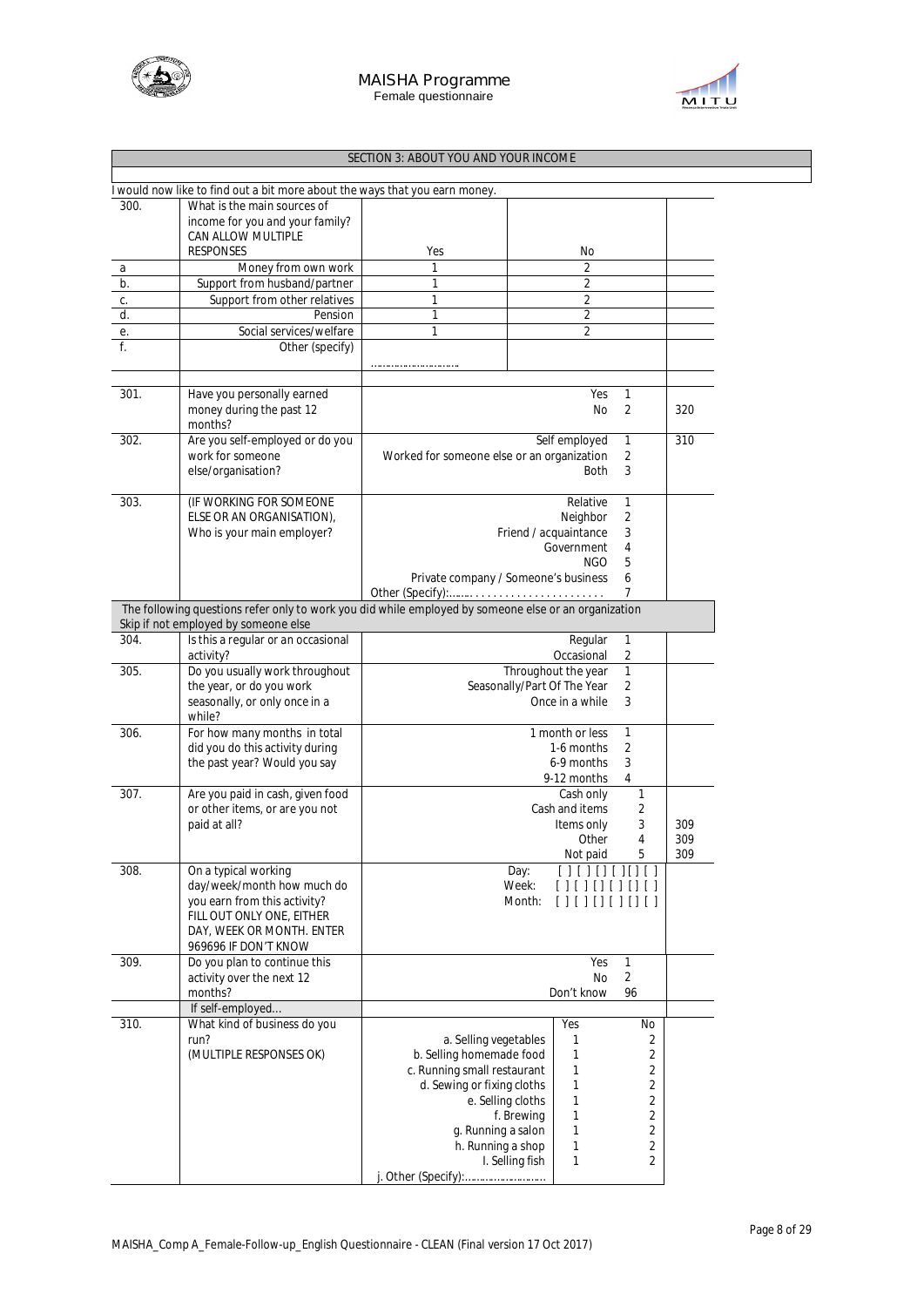



| 311. | Have you been operating this                               | Less than 12 months<br>1                            |  |
|------|------------------------------------------------------------|-----------------------------------------------------|--|
|      | business for more than or less                             | More than 12 months<br>2                            |  |
|      | than 12 months?                                            |                                                     |  |
| 312. | Are you mainly responsible for                             | I am mainly responsible<br>1                        |  |
|      | this activity, or are others                               | Others are responsible<br>2                         |  |
|      | responsible?                                               |                                                     |  |
| 313. | How many other household                                   |                                                     |  |
|      | members contributed time,                                  | Number: $\lceil \cdot \rceil$ $\lceil \cdot \rceil$ |  |
|      | money or ideas to this activity in                         |                                                     |  |
|      | the past 12 months?                                        |                                                     |  |
|      | ENTER 96 IF DON'T KNOW                                     |                                                     |  |
| 314. | For how many days did you do                               |                                                     |  |
|      | this activity during the past                              | Number: [ ] [ ]                                     |  |
|      | month?                                                     |                                                     |  |
|      | ENTER 96 IF DON'T KNOW                                     |                                                     |  |
| 315. | On a typical working day, how                              |                                                     |  |
|      | many hours do you work?                                    | Hours: $[     ]$                                    |  |
|      | ENTER 96 IF DON'T KNOW                                     |                                                     |  |
| 316. | On a typical working                                       | Day:<br>[1111]<br>Week:                             |  |
|      | day/week/month how much do<br>you earn from this activity? | $\Box$<br>Month:                                    |  |
|      | FILL OUT EITHER DAY, WEEK OR                               | [ ] [ ] [ ] [ ] [ ]                                 |  |
|      | <b>MONTH</b>                                               |                                                     |  |
| 317. | During the past month, how                                 | Never<br>1                                          |  |
|      | many times did you not earn                                | 2<br>Once                                           |  |
|      | enough to cover the costs of                               | 3<br>Few times                                      |  |
|      | running your business?                                     | Many times<br>4                                     |  |
| 318. | Do you employ other people                                 | $\mathbf{1}$<br>Yes                                 |  |
|      | and pay them a wage?                                       | 2<br>No                                             |  |
| 319. | Of the money you earned over                               | $\mathbf{1}$<br>None of it                          |  |
|      | the past month, what                                       | 2<br>Some of if                                     |  |
|      | proportion did you reinvest to                             | Half of it<br>3                                     |  |
|      | maintain or expand your                                    | Most of it<br>4                                     |  |
|      | business?                                                  | 5<br>All of it                                      |  |

|      | <b>QUESTIONS</b>                                             | <b>CODING CATEGO RIES</b>                                                                   |           |                             | <b>SKIP TO</b> |
|------|--------------------------------------------------------------|---------------------------------------------------------------------------------------------|-----------|-----------------------------|----------------|
|      |                                                              | I would now like to ask you some questions about whether you have been using a microfinance |           |                             |                |
|      | provider, such as SACCOS, BRAC, FINCA or others?             |                                                                                             |           |                             |                |
| 320. | In the past 12 months, Have                                  |                                                                                             |           | Yes<br>$\mathbf{1}$         |                |
|      | you ever borrowed money                                      |                                                                                             |           | $\overline{2}$<br><b>No</b> | 324            |
|      | from a microfinance                                          |                                                                                             |           |                             |                |
|      | provider, different from BRAC<br>like SACCOS, BRAC, FINCA or |                                                                                             |           |                             |                |
|      | others?                                                      |                                                                                             |           |                             |                |
| 321. | Who have you borrowed                                        |                                                                                             | Yes       | <b>No</b>                   |                |
|      | money from any organization                                  | a. FINCA                                                                                    |           | 2                           |                |
|      | different from BRAc in the                                   | <b>b</b> SACCOS                                                                             |           | $\overline{2}$              |                |
|      | past 12 months?                                              | c. PRIDE                                                                                    |           | 2                           |                |
|      |                                                              | d. JUENGE                                                                                   |           | $\overline{2}$              |                |
|      |                                                              | e. Other (specify)                                                                          |           | 2                           |                |
| 322. | Are you still borrowing                                      |                                                                                             | Yes       | $\mathbf{1}$                |                |
|      | money from one of these                                      |                                                                                             | <b>No</b> | 2                           |                |
|      | organization?                                                |                                                                                             |           |                             |                |
| 323. | About your current loan                                      |                                                                                             |           |                             |                |
|      | which was not from BRAC                                      |                                                                                             |           |                             |                |
|      | how much money did you                                       |                                                                                             |           |                             |                |
|      | borrow?                                                      | Amount $[$ $]$ $[$ $]$ $[$ $]$ $[$ $]$ $[$ $]$ $[$ $]$ $[$ $]$ $[$ $]$ $[$                  |           |                             |                |
|      | USE 0 IN ALL SPACES TO<br>WRITE IF ONLY BRAC LOAN            |                                                                                             |           |                             |                |
|      | AND NOT OTHER                                                |                                                                                             |           |                             |                |
| 324. | Are you currently borrowing                                  |                                                                                             |           | Yes<br>1                    |                |
|      | money from BRAC?                                             |                                                                                             |           | <b>No</b><br>2              | 332            |
| 325. | About your current loan you                                  |                                                                                             |           |                             |                |
|      | got from BRAC, how much                                      |                                                                                             |           |                             |                |
|      | money did you borrow?                                        | Amount [ ] [ ] [ ] [ ] [ ] [ ] [ ]                                                          |           |                             |                |
|      | WRITE 96 IF DON'T KNOW                                       |                                                                                             |           |                             |                |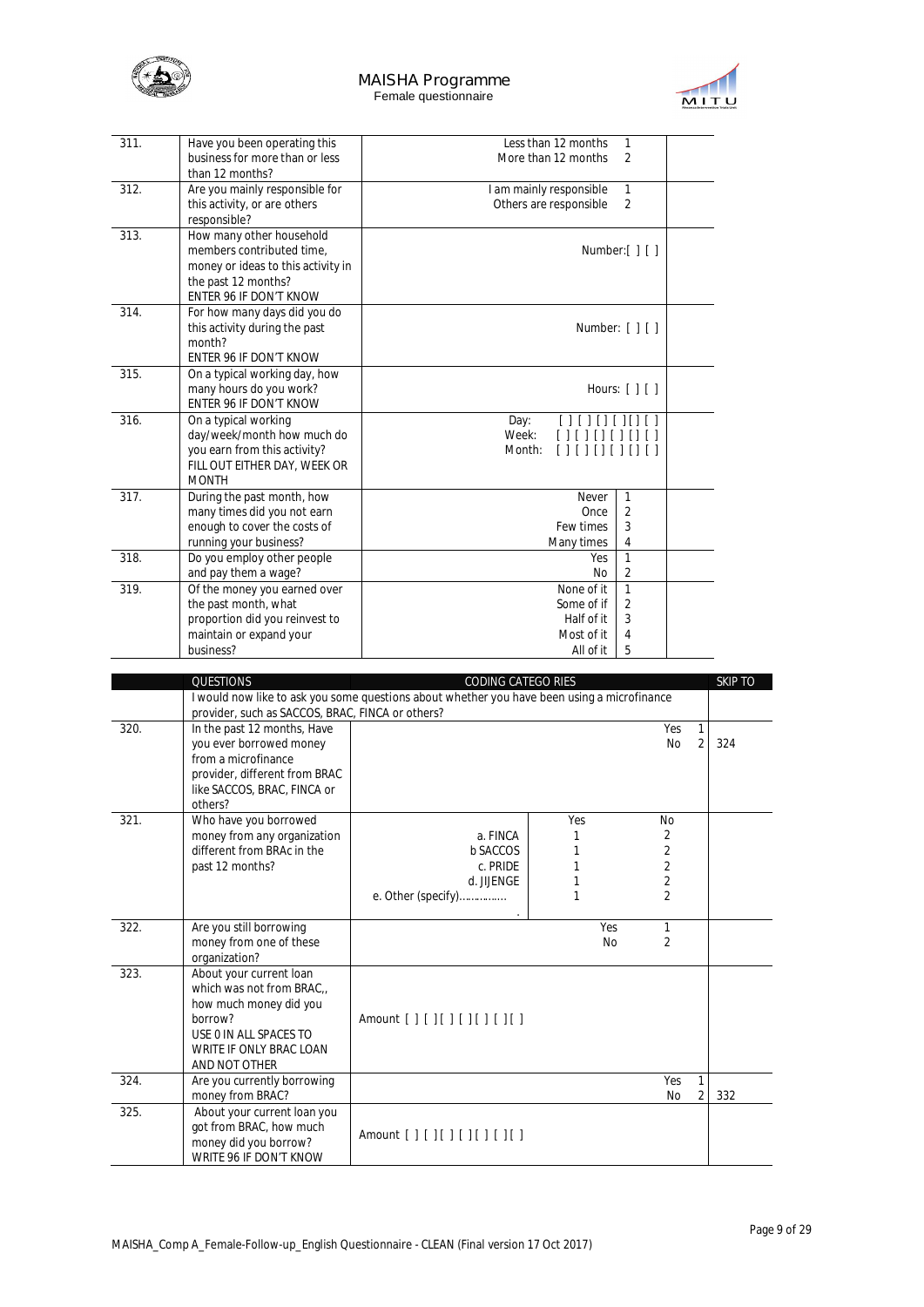



| 326. | In the past 12 months, have<br>you been continuously                                                                                                                                                                                                                                                                 | Continuously<br>Interrupted                                                                                                                                                                                                                                | $\mathbf{1}$<br>$\overline{2}$                                                        | 328 |
|------|----------------------------------------------------------------------------------------------------------------------------------------------------------------------------------------------------------------------------------------------------------------------------------------------------------------------|------------------------------------------------------------------------------------------------------------------------------------------------------------------------------------------------------------------------------------------------------------|---------------------------------------------------------------------------------------|-----|
|      | borrowing money from BRAC,<br>or where there times when<br>you did not borrow money<br>from them?                                                                                                                                                                                                                    | New Ioan                                                                                                                                                                                                                                                   | $\overline{3}$                                                                        | 328 |
| 327. | Why did you interrupt<br>borrowing money from<br>BRAC?                                                                                                                                                                                                                                                               | Did not need it any more<br>Could not pay back the loan<br>Husband refused to take new loan                                                                                                                                                                | 1<br>2<br>3<br>$\sqrt{4}$                                                             |     |
| 328. | How do/did you primarily<br>use the money you borrow?<br><b>READ OUT RESPONSES</b>                                                                                                                                                                                                                                   | To build a small business<br>To maintain a business<br>To pay for medical expenses<br>To pay for school expenses<br>To buy food or clothes<br>To pay back another microfinance loan<br>To pay for rent<br>To help other family members<br>Others (specify) | $\mathbf{1}$<br>$\overline{2}$<br>3<br>4<br>5<br>$\boldsymbol{6}$<br>7<br>$\, 8$<br>9 |     |
| 329. | How confident do you feel<br>about being able to pay this<br>back? Would you say that<br>you feel:<br>Very confident<br>Somewhat confident<br>Not very confident                                                                                                                                                     | Very confident<br>Somewhat confident<br>Not very confident                                                                                                                                                                                                 | $\mathbf{1}$<br>$\overline{2}$<br>3                                                   |     |
| 330. | How important is the money<br>that you get from BRAC and<br>other microfinance groups?<br>Would you say that it is<br>extremely important,<br>somewhat important, or not<br>very important at all.                                                                                                                   | Extremely important<br>Somewhat important<br>Not very important                                                                                                                                                                                            | $\mathbf{1}$<br>$\overline{2}$<br>3                                                   |     |
| 331. | In the past 12 months,<br>overall, how has you being a<br>member of BRAC or other<br>microfinance groups<br>influenced your relationship<br>with your partner? Would<br>you say that its has:= had not<br>effect on the relationship,<br>made your relationship more<br>difficult, or improved your<br>relationship? | Not effected the relationship<br>Made your relationship more difficult<br>Improved your relationship<br>Not in a relationship                                                                                                                              | 1<br>$\overline{2}$<br>3<br>9                                                         |     |
|      | QUESTIONS                                                                                                                                                                                                                                                                                                            | CODING CATEGORIES                                                                                                                                                                                                                                          |                                                                                       |     |

|       | <b>QUESTIONS</b>                                                                                                |              |                | <b><i>UUUINU UATEUUKIES</i></b> |            |
|-------|-----------------------------------------------------------------------------------------------------------------|--------------|----------------|---------------------------------|------------|
| 332.  | Nowadays, many families have a hard time making ends meets. I                                                   |              |                | If not NEVER                    |            |
|       | would like to learn more about how your household is coping.                                                    |              |                |                                 |            |
|       | During the last 12 months, how many times                                                                       |              |                |                                 |            |
|       | EMPHASIZE THAT YOU ARE TALKING ABOUT THE PAST 12 MONTHS                                                         |              |                |                                 | Many times |
|       |                                                                                                                 |              |                | Few times                       |            |
|       | In the past 12 months                                                                                           | <b>Never</b> | Once           |                                 |            |
|       |                                                                                                                 |              |                |                                 |            |
| a.    | were you very worried/stressed about your general financial                                                     |              |                |                                 |            |
|       | situation.<br>Would you say, this has happened or never happened?                                               |              | $\mathfrak{D}$ | 3                               |            |
|       |                                                                                                                 |              |                |                                 |            |
| $b$ . | have you had trouble buying food or other necessities for your                                                  |              |                |                                 |            |
|       | family?                                                                                                         |              | $\mathcal{P}$  | 3                               |            |
|       | Would you say, this has happened or never happened?                                                             |              |                |                                 |            |
|       |                                                                                                                 |              |                |                                 |            |
| C.    | have you had to borrow money to pay rent or other bills?<br>Would you say, this has happened or never happened? |              | $\mathfrak{D}$ | 3                               |            |
|       |                                                                                                                 |              |                |                                 |            |
|       |                                                                                                                 |              |                |                                 |            |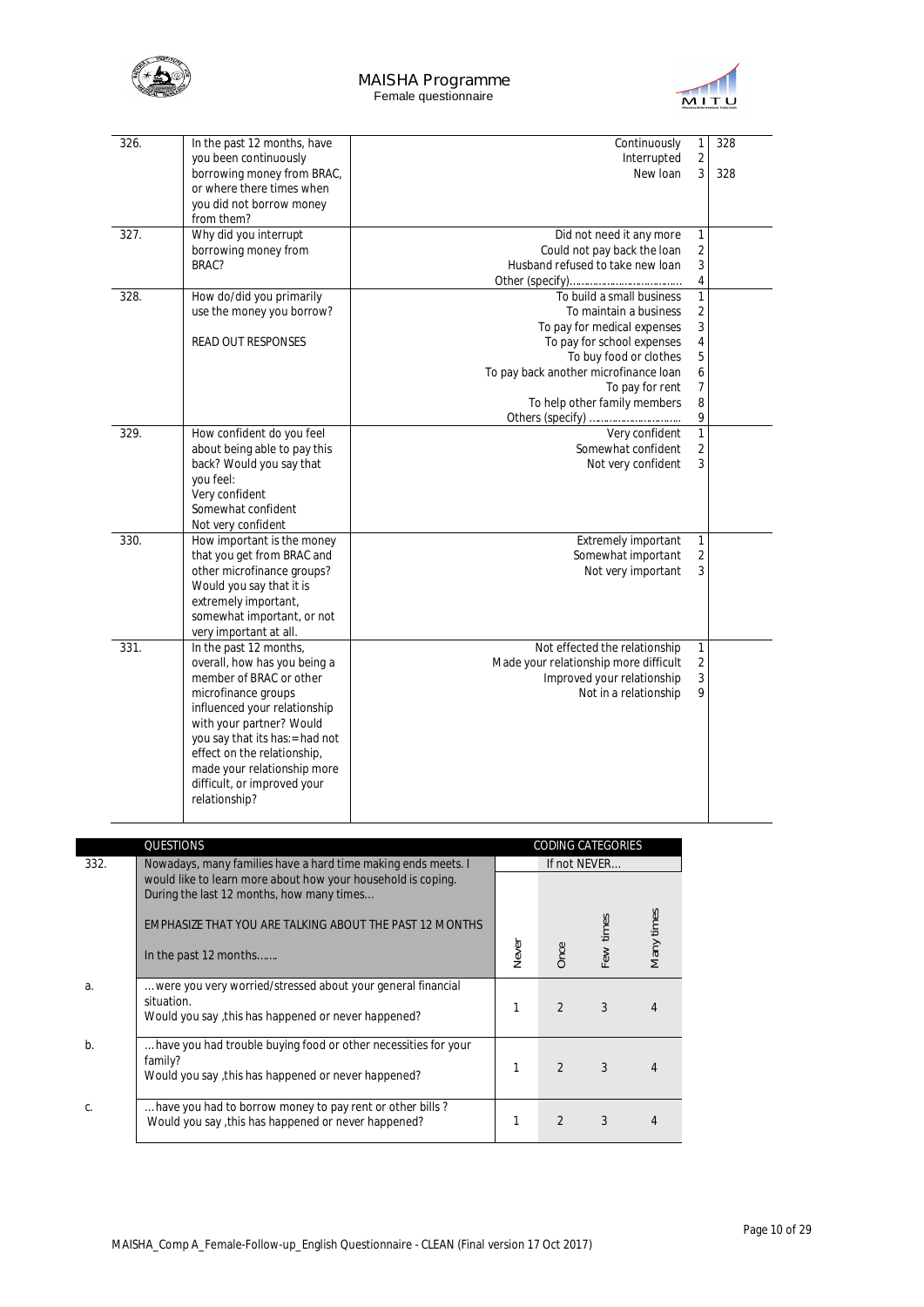



|    | did any of your family members need to see a doctor but could<br>not because you did not have enough money?<br>Would you say, this has happened or never happened?         |  |  |
|----|----------------------------------------------------------------------------------------------------------------------------------------------------------------------------|--|--|
| е. | did your children miss days of school because you did not have<br>money for school fees, uniforms or supplies?<br>Would you say, this has happened or never happened?      |  |  |
|    | have you or any of your own children gone a whole day without<br>eating anything because there was not enough food?<br>Would you say, this has happened or never happened? |  |  |

|      | QUESTIONS                                                   | <b>CODING CATEGORIES</b>   |                |
|------|-------------------------------------------------------------|----------------------------|----------------|
| 333. | During the past 12 months, how important is the money       | <b>Extremely important</b> |                |
|      | that you yourself bring into the family? Would you say that | Very important             | $\mathfrak{D}$ |
|      | it is extremely important, somewhat important, or not very  | Somewhat important         | 3              |
|      | important at all.                                           | Not very important         | 4              |
|      |                                                             | Don't bring in any money   | 5              |
| 334. | Would you say that the money that you bring into the        | Less than partner          |                |
|      | household is more than what your husband/partner            | Same as Partner            | $\mathcal{P}$  |
|      | contributes, less than what he contributes, or about the    | More than partner          | 3              |
|      | same as he contributes?                                     | Has no partner             | 4              |
| 335. | Do you think that you would be able to look after yourself  | Yes definitely             |                |
|      | and your family on your income alone? Would you say         | Yes with difficulty        | $\mathcal{P}$  |
|      | Definitely yes, yes with difficulty, probably not, or       | Probably not               | 3              |
|      | definitely not.                                             | Definitely not             | 4              |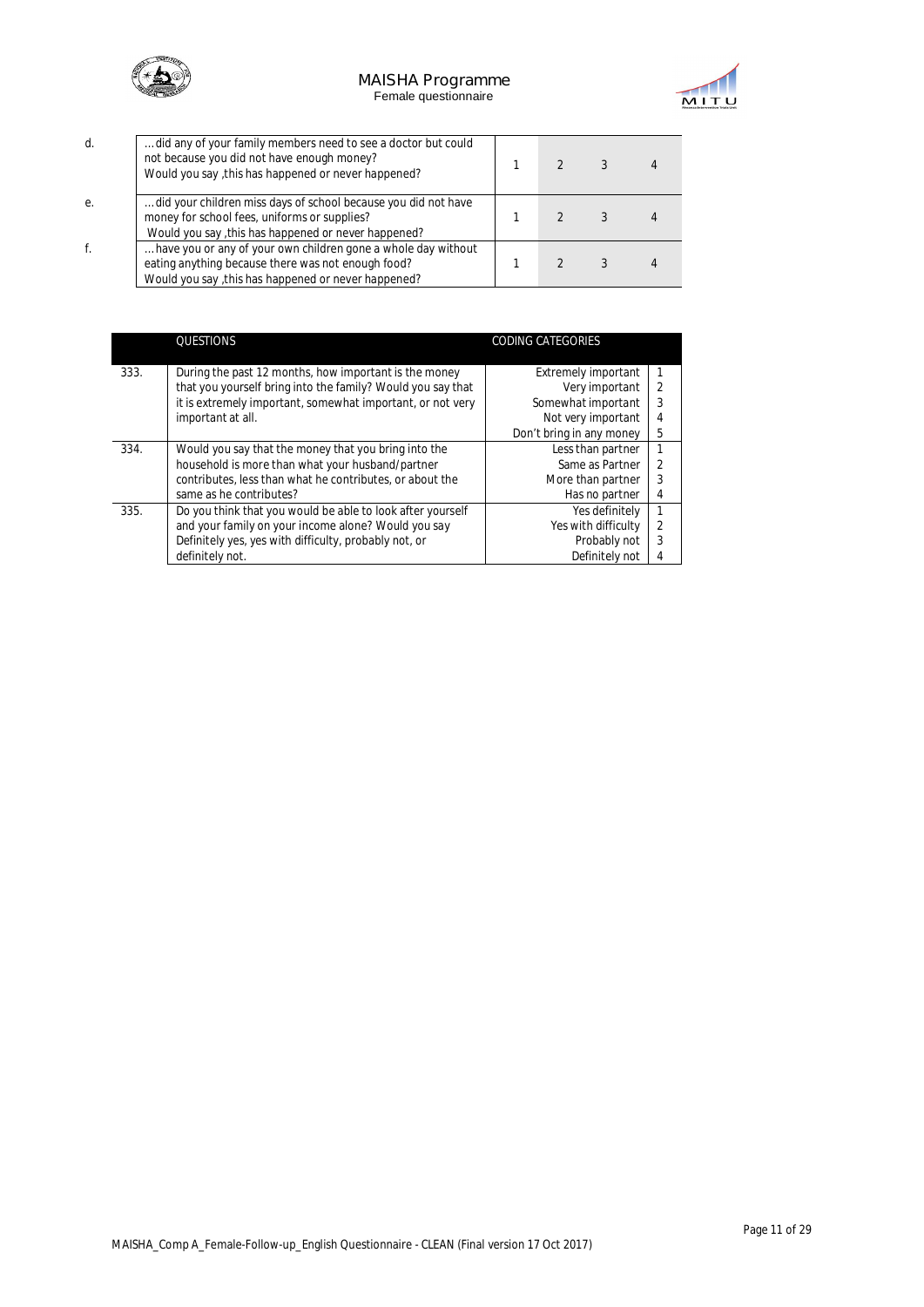



# **SECTION 4: ABOUT YOU AND YOUR HEALTH**

| 400   | I would like to learn about your approach to life, in general. I am<br>going to read you some statements, and I would like you to say<br>whether they are true or false:<br>If true.<br>Ask somewhat true, true or definitely true<br>If not true.<br>Ask, somewhat false, false, or definitely false | Definitely true | Mostly true    | Slightly true | Slightly false | Mostly false | Definitely f false |
|-------|-------------------------------------------------------------------------------------------------------------------------------------------------------------------------------------------------------------------------------------------------------------------------------------------------------|-----------------|----------------|---------------|----------------|--------------|--------------------|
| a.    | You cannot think of many ways to get out of a difficult situation<br>when life evolves unexpectedly.                                                                                                                                                                                                  | 1               | $\overline{2}$ | 3             | 4              | 5            | 6                  |
| $b$ . | You energetically pursue your goals.                                                                                                                                                                                                                                                                  | 1               | $\overline{2}$ | 3             | 4              | 5            | 6                  |
| C.    | You feel tired most of the time.                                                                                                                                                                                                                                                                      | 1               | $\overline{2}$ | 3             | 4              | 5            | 6                  |
| d.    | There are lots of ways around any problem.                                                                                                                                                                                                                                                            | 1               | $\overline{2}$ | 3             | 4              | 5            | 6                  |
| е.    | You are easily downed in an argument.                                                                                                                                                                                                                                                                 | 1               | $\overline{2}$ | 3             | 4              | 5            | 6                  |
| f.    | You cannot think of many ways to get the things in life that are<br>important to you.                                                                                                                                                                                                                 | 1               | $\overline{2}$ | 3             | 4              | 5            | 6                  |
| g.    | You worry about your health.                                                                                                                                                                                                                                                                          | 1               | $\overline{2}$ | 3             | 4              | 5            | 6                  |
| h.    | Even when others get discouraged, you know you can find a<br>way to solve the problem.                                                                                                                                                                                                                | 1               | $\overline{2}$ | 3             | 4              | 5            | 6                  |
| i.    | Your past experiences have not prepared you well for your<br>future.                                                                                                                                                                                                                                  | 1               | $\overline{2}$ | 3             | 4              | 5            | 6                  |
| J.    | You've been pretty successful in life.                                                                                                                                                                                                                                                                | 1               | $\overline{2}$ | 3             | 4              | 5            | 6                  |
| k.    | You usually find yourself worrying about something.                                                                                                                                                                                                                                                   | 1               | $\overline{2}$ | 3             | 4              | 5            | 6                  |
|       | You do not meet the goals that you set for yourself.                                                                                                                                                                                                                                                  | 1               | $\overline{2}$ | 3             | 4              | 5            | 6                  |

I would now like to ask you some questions about your health.

| 401        | During the last 4 weeks, have you been bothered by any of the      | Yes | N <sub>0</sub> |
|------------|--------------------------------------------------------------------|-----|----------------|
|            | following problems?                                                |     |                |
| a.         | Do you often have headaches?                                       | 1   | $\overline{2}$ |
| b.         | Is your appetite poor?                                             |     | 2              |
| $C_{1}$    | Do you sleep badly? Like difficulties falling asleep, waking up in |     |                |
|            | the middle of the night more than 3 times or waking up early in    |     | $\overline{2}$ |
|            | the morning and not getting back to sleep.                         |     |                |
| d.         | Are you easily frightened?                                         | 1   | $\overline{2}$ |
| е.         | Do your hands shake?                                               |     | $\overline{2}$ |
| f.         | Do you feel nervous, tense or worried?                             | 1   | $\mathfrak{D}$ |
| g.         | Is your digestion poor? Like you are often constipated, feel       |     | $\overline{2}$ |
|            | nauseous, or you don't have an appetite.                           |     |                |
| h.         | Do you have trouble thinking clearly?                              | 1   | $\overline{2}$ |
|            | Do you feel unhappy?                                               | 1   | $\mathfrak{D}$ |
|            | Do you cry more than usual? Like every day or more than once       |     | 2              |
|            | per day, because of problems?                                      |     |                |
| k.         | Do you find it difficult to enjoy your daily activities?           | 1   | 2              |
|            | Do you find it difficult to make decisions?                        | 1   | $\overline{2}$ |
| m.         | Is your daily work suffering?                                      | 1   | $\overline{2}$ |
| n.         | Are you unable to play a useful part in life?                      | 1   | $\overline{2}$ |
| $\Omega$ . | Have you lost interest in things?                                  | 1   | $\overline{2}$ |
| p.         | Do you feel that you are a worthless person?                       | 1   | $\overline{2}$ |
| q.         | Has the thought of ending your life been on your mind?             | 1   | $\overline{2}$ |
| r.         | Do you have uncomfortable feelings in your stomach?                | 1   | $\overline{2}$ |
| S.         | Are you easily tired?                                              | 1   | $\overline{2}$ |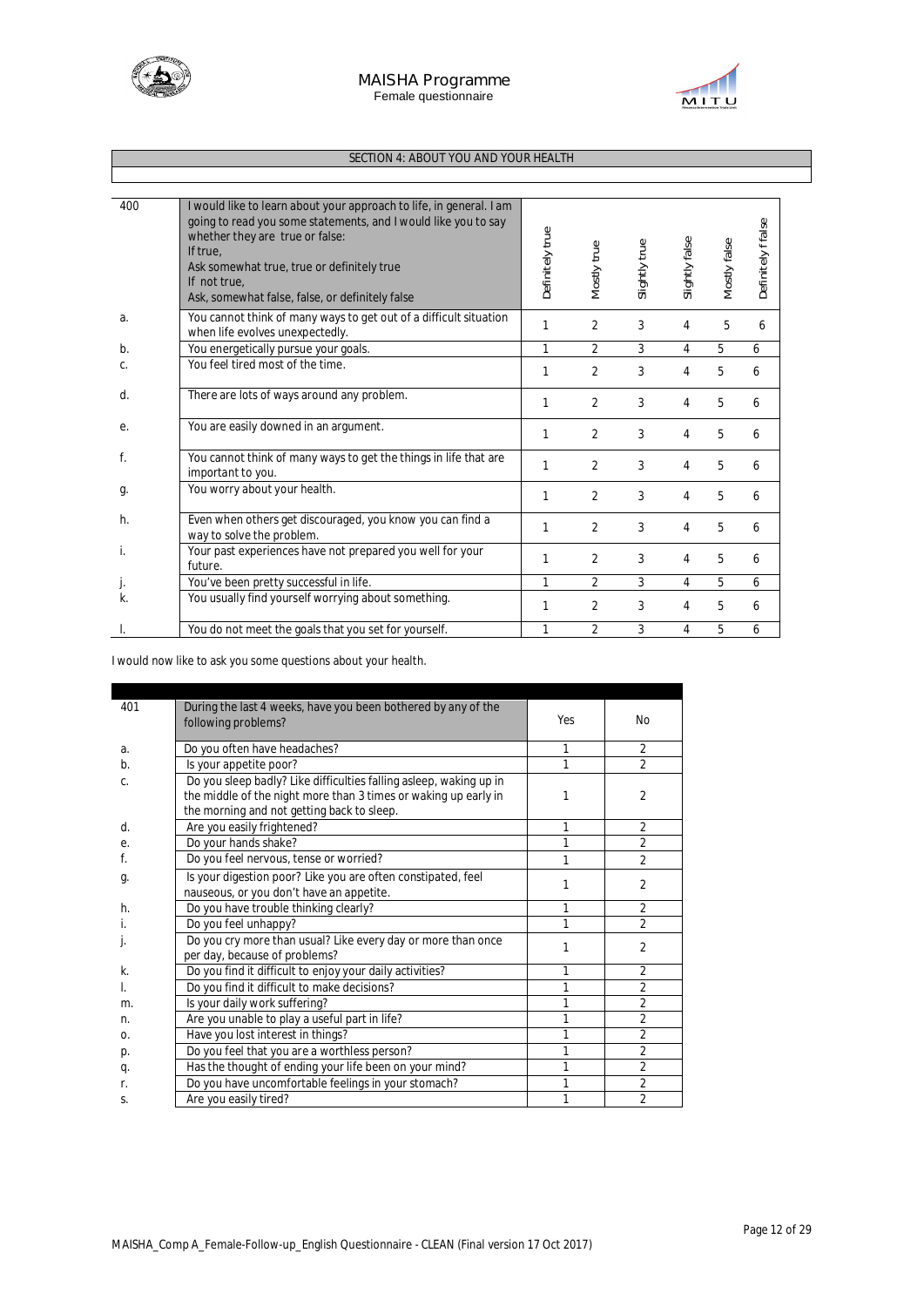



| 402 | On the following question we would like to know how satisfied<br>you feel about your life in general.             |                                                                   |                                |
|-----|-------------------------------------------------------------------------------------------------------------------|-------------------------------------------------------------------|--------------------------------|
| a.  |                                                                                                                   | Not at all<br>satisfied                                           | 1                              |
|     | A little<br>satisfied<br>Overall, how satisfied are you with life as a whole these days?<br>Somewhat<br>satisfied |                                                                   | $\overline{2}$                 |
|     |                                                                                                                   |                                                                   | 3                              |
|     |                                                                                                                   | Completely<br>satisfied                                           | 4                              |
|     | The following question asks in general how you feel the things you<br>do in your life are worthwhile.             |                                                                   |                                |
| b.  |                                                                                                                   | Not at all<br>worthwhile                                          | $\mathbf{1}$<br>$\overline{2}$ |
|     | Overall, to what extent do you feel the things you do in your life<br>are worthwhile?                             | A little<br>valuable                                              | 3                              |
|     |                                                                                                                   | Somewhat<br>worthwhile                                            |                                |
|     | The following questions ask about how you felt yesterday in                                                       | Completely<br>worthwhile                                          | 4                              |
| C.  | general.                                                                                                          |                                                                   |                                |
|     | Did you feel happy yesterday?                                                                                     | Not at all<br>happy<br>A little bit<br>happy<br>Somewhat<br>happy | 1<br>$\overline{2}$<br>3       |
|     |                                                                                                                   | Completely<br>happy                                               | 4                              |
| d.  |                                                                                                                   | Not at all<br>worried                                             | 1                              |
|     | Did you feel worried yesterday?                                                                                   | A little bit<br>worried                                           | $\overline{2}$                 |
|     |                                                                                                                   | Somewhat<br>worried                                               | 3                              |
|     |                                                                                                                   | Completely<br>worried                                             | 4                              |
| е.  |                                                                                                                   | Not at all<br>depressed                                           | 1                              |
|     | Did you feel depressed yesterday?                                                                                 | A little<br>depressed                                             | 2                              |
|     |                                                                                                                   | Somewhat<br>depressed                                             | 3                              |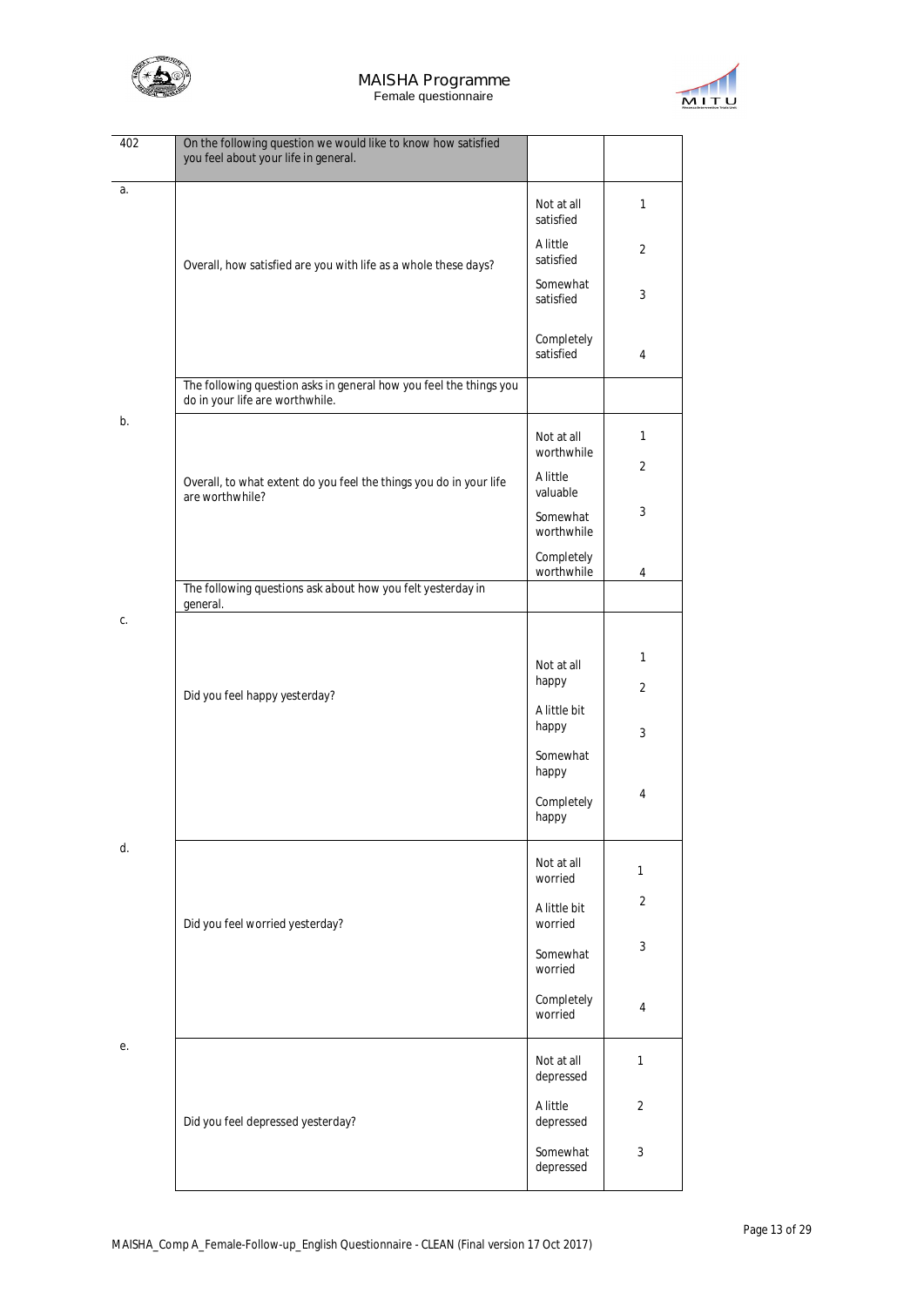



| Completely<br>depressed |  |
|-------------------------|--|
|                         |  |

I would now like to ask you some questions about your reproductive health. Some of the questions may be embarrassing to answer. Please remember that this information is confidential and you may choose not to answer them.

| 403 | Have you been pregnant since the last<br>interview?                                                                                                                                                        |                             |               |                |                                                                 | Yes<br>No.             | 1<br>2                    | 406 |
|-----|------------------------------------------------------------------------------------------------------------------------------------------------------------------------------------------------------------|-----------------------------|---------------|----------------|-----------------------------------------------------------------|------------------------|---------------------------|-----|
|     | IF YES: How many times?                                                                                                                                                                                    |                             |               |                | Number [ ][ ]                                                   |                        |                           |     |
| 404 | How many children have you given birth to<br>since the last interview?                                                                                                                                     | Number<br>If 00 SKIP TO 406 |               |                |                                                                 |                        | $[$ $]$ $[$ $]$           |     |
| 405 | How many of these children are alive?                                                                                                                                                                      | Number                      |               |                |                                                                 |                        | $[$ $]$ $[$ $]$           |     |
|     | CODE 0 IF NOT ALIVE                                                                                                                                                                                        |                             |               |                |                                                                 |                        |                           |     |
| 406 | Are you currently using modern contraceptive<br>methods like hormonal contraceptives, loop<br>or alike?                                                                                                    |                             |               |                | Pregnant                                                        | Yes<br>No              | 1<br>2<br>3               |     |
| 407 | How many people in total have you had<br>sexual intercourse with in the past year?<br>CODE 99 IF HAS REFUSED TO ANSWER.<br>IF 00 SKIP TO QN 410                                                            | Give total number:          |               |                |                                                                 |                        | $[ \ \ ] [ \ \ ]$         |     |
| 408 | During the last 12 months, have you ever<br>received money or material goods in<br>exchange for sex?                                                                                                       |                             |               |                | No response                                                     | Yes<br>No              | 1<br>2<br>99              |     |
| 409 | In the past 12 months, when you had sex,<br>how often did you use a condom? Would you<br>say:<br><b>READ RESPONSES</b>                                                                                     |                             |               |                | Almost always<br>Most of the time<br>Some times<br>Almost never |                        | 1<br>2<br>3<br>4          |     |
| 410 | I don't want to know the result, but in the<br>past year, have you had an HIV test?                                                                                                                        |                             |               |                | No response                                                     | Yes<br>No              | 1<br>$\overline{2}$<br>99 |     |
|     | Increasingly women and men in Tanzania are drinking alcoholic beverages. If you don't mind, I would like to ask you about yours<br>and your husband/partner's use of alcohol. Please feel free to be open. |                             |               |                |                                                                 |                        |                           |     |
| 411 | In the past 12 months, have you ever drunk<br>an alcohol-containing beverage? For example<br>beer, wine, local brew, local spirit (eg. Gongo)<br>or other alcoholic beverage?                              |                             |               |                |                                                                 | Yes<br>No              | 1<br>2                    | 415 |
| 412 | How often do you have a drink containing                                                                                                                                                                   |                             |               |                | 1 -6 times per year<br>2-4 times a month                        |                        | 1<br>2                    |     |
|     | alcohol? Would you say:<br><b>READ RESPONSES:</b>                                                                                                                                                          |                             |               |                | 2-3 times a week<br>4 or more times a week                      |                        | 3<br>4                    |     |
| 413 | On average, how many drinks containing<br>alcohol do you have on a typical day when<br>you are drinking?                                                                                                   |                             |               |                | 1 or 2<br>3 or 4<br>5 or 6<br>7, 8 or 9<br>10 or more           |                        | 1<br>2<br>3<br>4<br>5     |     |
| 414 |                                                                                                                                                                                                            |                             | $\frac{1}{2}$ | Once per year  | every month<br>Once per                                         | every week<br>Once per | Daily,<br>almost          |     |
| а.  | Do you use six or more drinks on one occasion?<br>IF YES, READ OUT ANSWERS                                                                                                                                 |                             | 1             | $\overline{2}$ | 3                                                               | $\overline{4}$         | 5                         |     |
| b.  | In the past 12 months, have you found that you were not<br>able to stop drinking once you had started?<br>IF YES, READ OUT ANSWERS                                                                         |                             | 1             | $\overline{2}$ | 3                                                               | $\overline{4}$         | 5                         |     |
| С.  | In the past 12 months , have you failed to do what was<br>normally expected of you because of drinking?<br>IF YES, READ OUT ANSWERS                                                                        |                             | 1             | $\overline{2}$ | 3                                                               | 4                      | 5                         |     |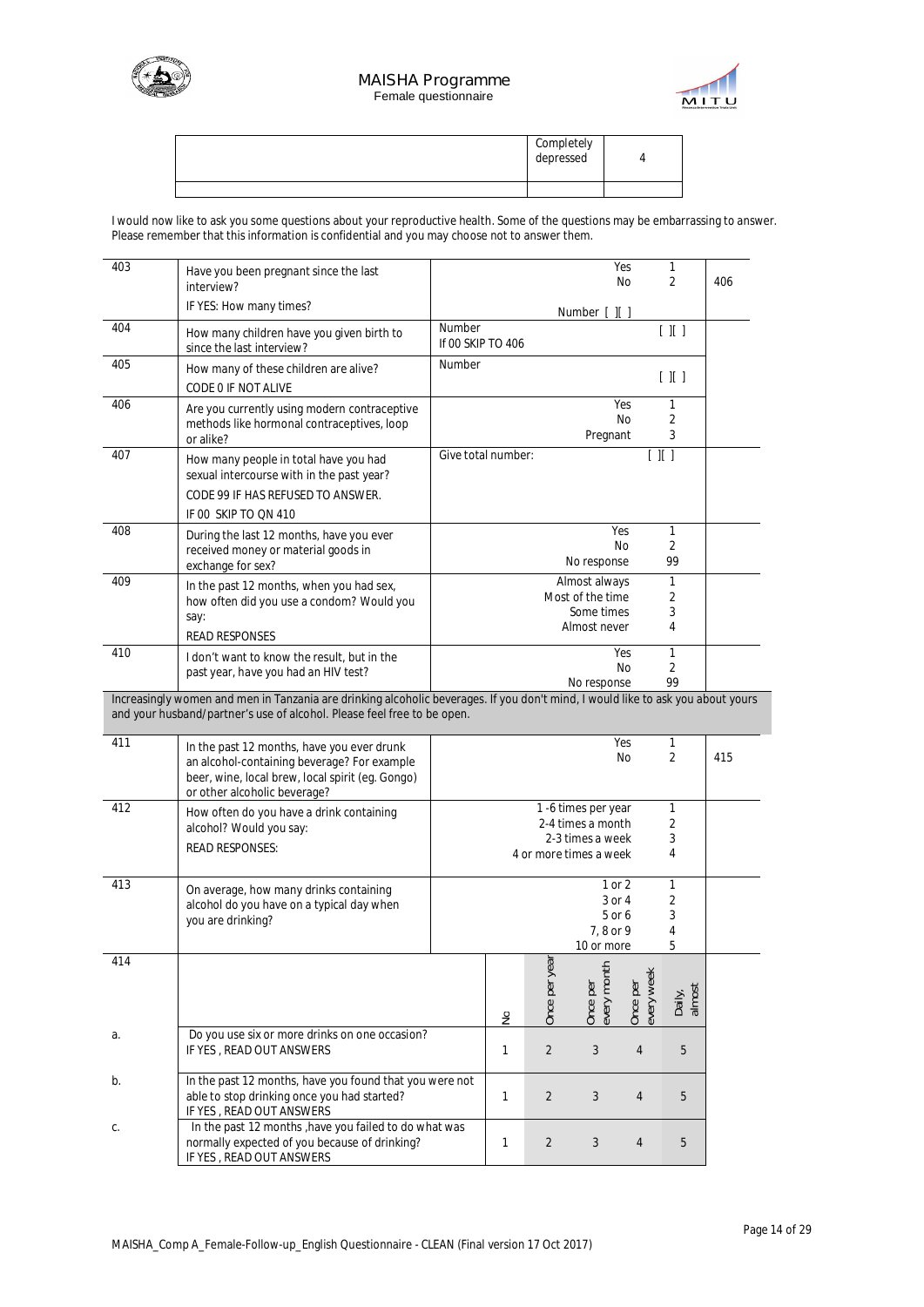



| d.  | In the past 12 months, have have you needed a first<br>drink in the morning to get yourself going after a heavy<br>drinking session?<br>IF YES, READ OUT ANSWERS | 1 | $\overline{2}$                 | 3 | $\overline{4}$ | 5              |                    |
|-----|------------------------------------------------------------------------------------------------------------------------------------------------------------------|---|--------------------------------|---|----------------|----------------|--------------------|
| е.  | In the past 12 months, have you had a feeling of guilt or<br>remorse after drinking?<br>IF YES, READ OUT ANSWERS                                                 | 1 | $\overline{2}$                 | 3 | $\overline{4}$ | 5              |                    |
| f.  | In the past 12 months, have you been unable to<br>remember what happened the night before because of<br>your drinking?<br>IF YES, READ OUT ANSWERS               | 1 | $\overline{2}$                 | 3 | $\overline{4}$ | 5              |                    |
| g.  | Have you or someone else been injured because of your                                                                                                            |   | Yes, during the past 12 months |   |                | 1              |                    |
|     | drinking – either in the past 12 months, or before this?                                                                                                         |   | Yes, but not in the last year  |   |                | 2              |                    |
|     |                                                                                                                                                                  |   |                                |   | No             | 3              |                    |
| h.  | Has a relative, friend, doctor, or other health care worker                                                                                                      |   | Yes, during the past 12 months |   |                | $\mathbf{1}$   |                    |
|     | been concerned about your drinking or suggested you                                                                                                              |   | Yes, but not in the last year  |   |                | $\overline{2}$ |                    |
|     | cut down?                                                                                                                                                        |   |                                |   | No             | 3              |                    |
| 415 | Does your partner drink alcohol?                                                                                                                                 |   |                                |   | Yes            | $\mathbf{1}$   |                    |
|     |                                                                                                                                                                  |   |                                |   | N <sub>o</sub> | $\overline{2}$ | 417                |
|     |                                                                                                                                                                  |   |                                |   | No partner     | 3              | Go to<br>section 5 |
| 416 | In the past 12 months, how often have you seen your                                                                                                              |   |                                |   | Never          | $\mathbf{1}$   |                    |
|     | partner intoxicated (drunk)?                                                                                                                                     |   |                                |   | Once           | 2              |                    |
|     |                                                                                                                                                                  |   |                                |   | Few times      | 3              |                    |
|     |                                                                                                                                                                  |   |                                |   | Many times     | 4              |                    |
| 417 | In the past 12 months, how often have you seen your                                                                                                              |   |                                |   | Never          | $\mathbf{1}$   |                    |
|     | partner physically fight with other people you are not                                                                                                           |   |                                |   | Once           | 2              |                    |
|     | living with?                                                                                                                                                     |   |                                |   | Few times      | 3              |                    |
|     |                                                                                                                                                                  |   |                                |   | Many times     | 4              |                    |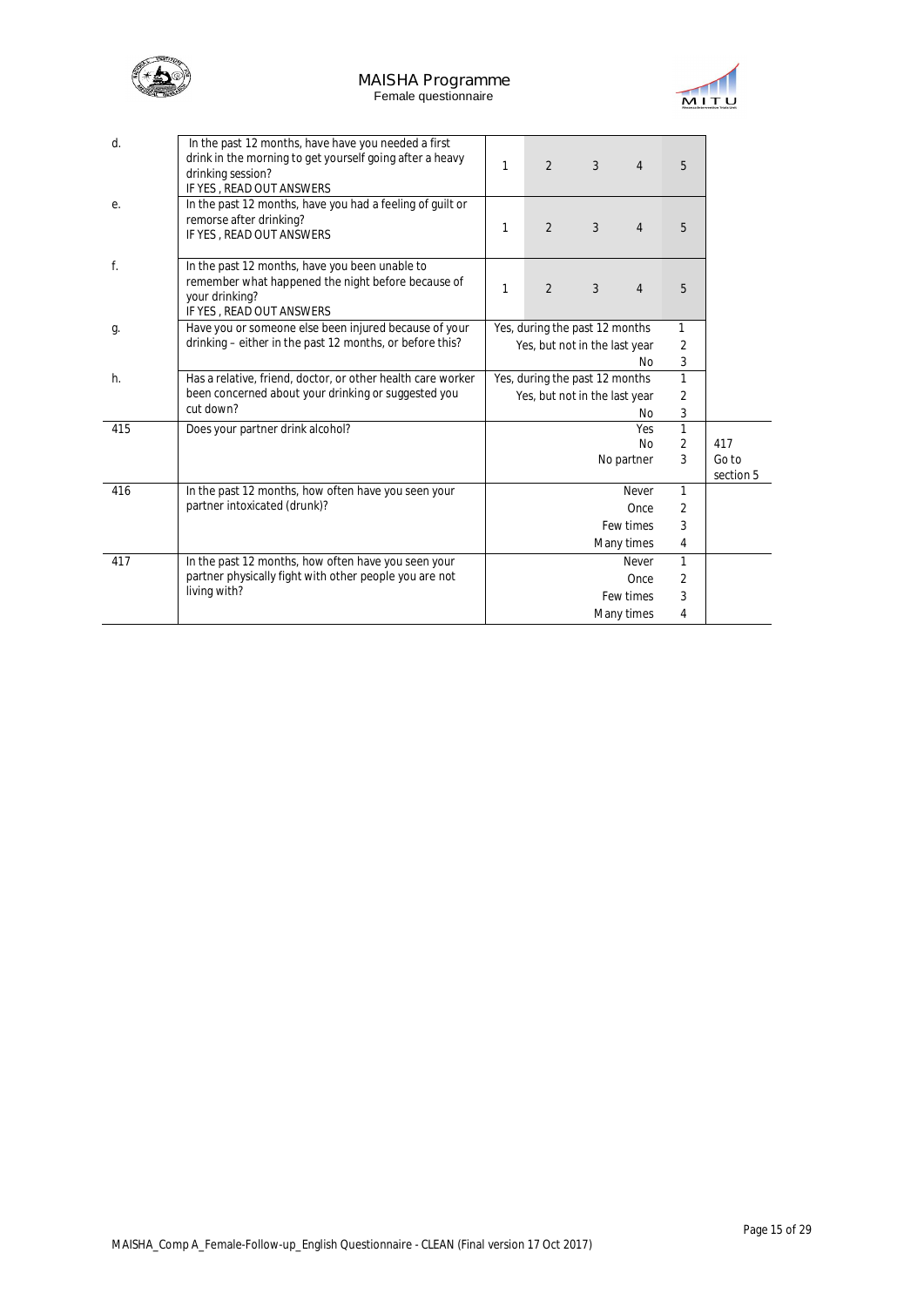



### **SECTION 5: ABOUT ATTITUDES AND SOCIAL NORMS**

In this community and elsewhere, people have different ideas about families and what is acceptable behavior for men and women in the home. We would like to know your views on what is acceptable and what you think other people in your community believe.

|     | <b>QUESTIONS</b>                                                                                                                                                                                                             |                  | CODING CATEGORIES |            |                     |
|-----|------------------------------------------------------------------------------------------------------------------------------------------------------------------------------------------------------------------------------|------------------|-------------------|------------|---------------------|
| 500 | I am going to make a number of statements about men<br>and women in general. When I read the following<br>statements can you please indicate how much you<br>personally agree or disagree.                                   | opinion          | In your personal  |            |                     |
|     | READ STATEMENTS, THEN ASK IF AGREE OR DISAGREE.<br>THEN ASK IF AGREE OR STRONGLY AGREE OR DISAGREE<br>OR STRONGLY DISAGREE                                                                                                   | I strongly agree | agree             | I disagree | I strongly disagree |
| а.  | A couple should decide together things that affect the<br>health and well-being of the family                                                                                                                                | $\mathbf{1}$     | 2                 | 3          | $\overline{4}$      |
| b.  | It's a wife's obligation to have sex with her husband even<br>if she doesn't want to                                                                                                                                         | $\mathbf{1}$     | 2                 | 3          | 4                   |
| С.  | It must be the man who is the primary provider for the<br>family.                                                                                                                                                            | $\mathbf{1}$     | 2                 | 3          | 4                   |
| d.  | Women should have the same right as men to study and<br>to work outside of the home                                                                                                                                          | $\mathbf{1}$     | 2                 | 3          | 4                   |
| е.  | A woman should obey her husband's wishes even if she<br>disagrees.                                                                                                                                                           | $\mathbf{1}$     | 2                 | 3          | 4                   |
| f.  | Even healthy relationships can include hitting each other<br>as long as the partners love each other.                                                                                                                        | $\mathbf{1}$     | 2                 | 3          | 4                   |
| g.  | It is perfectly acceptable for women to work outside the<br>home to help support the family economically                                                                                                                     | 1                | $\overline{2}$    | 3          | 4                   |
| h.  | The leadership of a community should be largely in the<br>hands of men.                                                                                                                                                      | 1                | 2                 | 3          | 4                   |
| i.  | Children and men would benefit, if fathers were more<br>involved in caring for their children                                                                                                                                | $\mathbf{1}$     | 2                 | 3          | 4                   |
| j.  | Sons in the family should be given more encouragement<br>to go to school than daughters                                                                                                                                      | $\mathbf{1}$     | 2                 | 3          | 4                   |
| k.  | It is natural and right that men have more power than<br>woman in the family                                                                                                                                                 | $\mathbf{1}$     | 2                 | 3          | 4                   |
| I.  | Women could take on many of the roles of men, if men<br>were willing to share power.                                                                                                                                         | $\mathbf{1}$     | $\overline{2}$    | 3          | 4                   |
| 501 | People have different opinions about whether there are<br>situations where a man can be violent towards his<br>partner. When I read the following statements can you<br>please say whether you personally AGREE OR DISAGREE, | opinion          | In your personal  |            |                     |
|     | PROBE WHERE NEEDED.<br>READ SENTENCE AND ASK IF AGREE, OR STRONGLY<br>AGREE,<br>THEN, ASK IF DISAGREE or STRONGLY DISAGREE                                                                                                   | I strongly agree | l agree           | I disagree | I strongly disagree |
| a.  | A man has a good reason to hit his wife if she does not<br>complete her household work to his satisfaction                                                                                                                   | $\mathbf{1}$     | $\overline{2}$    | 3          | $\overline{4}$      |
| b.  | A man has a good reason to hit his wife if she disobeys<br>him                                                                                                                                                               | $\mathbf{1}$     | 2                 | 3          | 4                   |
| C.  | A man have good reason to hit his wife if she refuses to<br>have sexual intercourse with him                                                                                                                                 | $\mathbf{1}$     | $\overline{2}$    | 3          | 4                   |
|     |                                                                                                                                                                                                                              |                  |                   |            |                     |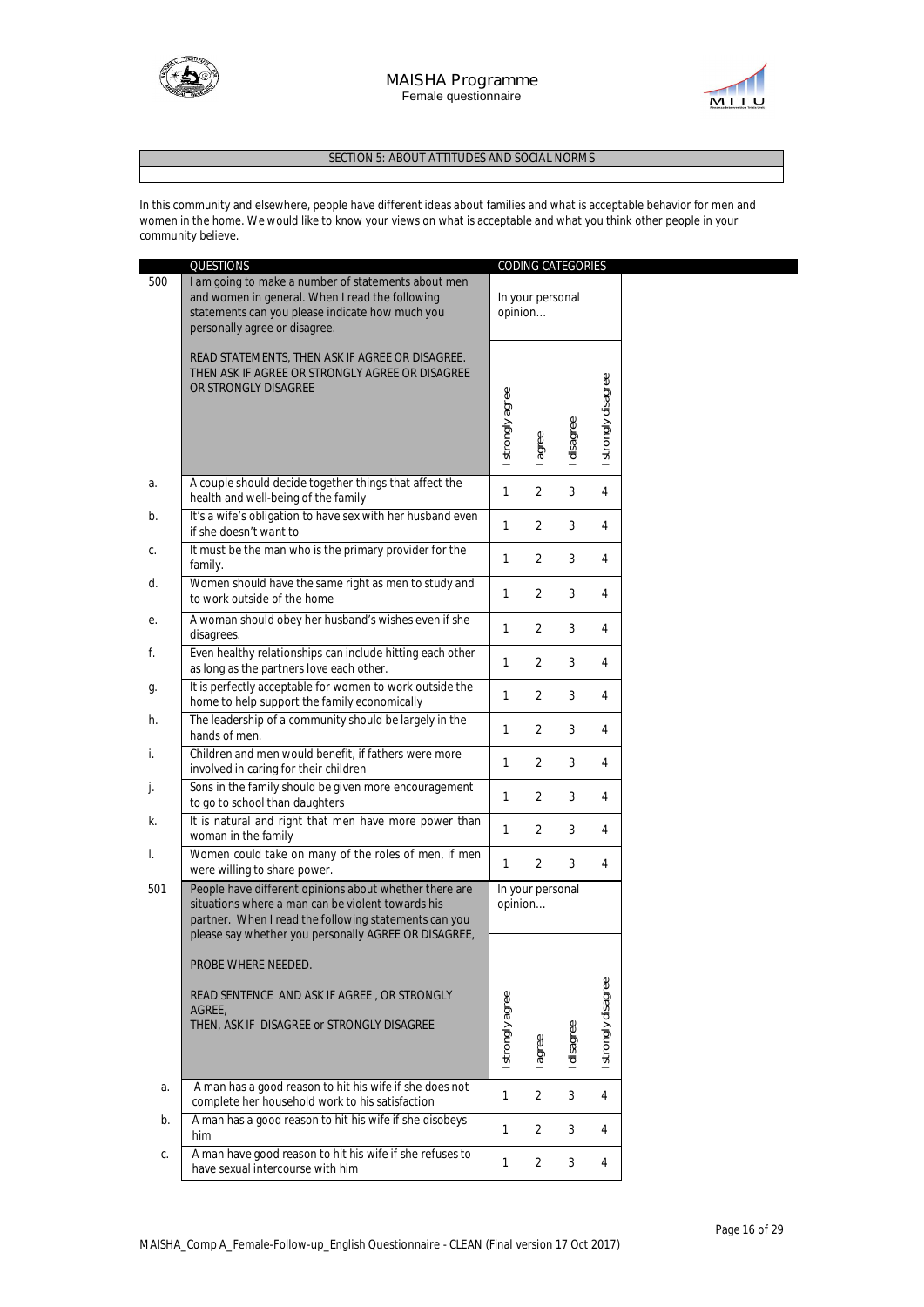# **MAISHA Programme**



Female questionnaire



| d. | A man does not have any reason to hit his wife in any<br>way                                        | 1 | $\mathfrak{D}$ | 3 | 4 |
|----|-----------------------------------------------------------------------------------------------------|---|----------------|---|---|
| е. | A man has a good reason to hit his wife if she protests<br>because he has other girlfriends         | 1 | $\mathfrak{D}$ | 3 | 4 |
| f. | A man has a good reason to hit his wife if he suspects<br>that she is unfaithful in marriage        | 1 | $\mathfrak{D}$ | 3 | 4 |
| g. | A man has a good reason to hit his wife if he finds out that<br>she has been unfaithful in marriage | 1 | $\mathfrak{D}$ | 3 | 4 |
| h. | A woman should tolerate violence in order to keep her<br>family together                            | 1 | $\mathfrak{D}$ | 3 | 4 |
| i. | Violence between husband and wife is a private matter<br>and others should not intervene            | 1 | $\mathfrak{D}$ | 3 | 4 |
| j. | People should do everything they can to support a<br>woman who has left an abusive husband          | 1 | $\mathfrak{D}$ | 3 | 4 |
| k. | A woman who is raped should not tell anyone, or she will<br>be blamed for the attack                | 1 | $\mathfrak{D}$ | 3 | 4 |
| I. | People have a duty to intervene if they hear or see a<br>woman being hit                            | 1 | $\mathfrak{D}$ | 3 | 4 |
| m. | A woman who abandons her abusive husband brings<br>shame upon her family                            | 1 | $\mathfrak{D}$ | 3 | 4 |

| 502            | Now I would like to ask you about your opinion of<br>certain types of behaviours. Please tell me whether or<br>not you consider the following actions a form of<br>violence in all cases, in some cases, or never. Please feel<br>free to speak honestly.<br>Would you say that it is violence if: | YES | In some cases  | $\frac{1}{2}$  |
|----------------|----------------------------------------------------------------------------------------------------------------------------------------------------------------------------------------------------------------------------------------------------------------------------------------------------|-----|----------------|----------------|
| a.             | A parent slaps a child for disrespecting his elders                                                                                                                                                                                                                                                | 1   | $\overline{2}$ | $\overline{3}$ |
| $b$            | A man hits his wife because she has done something<br>wrong, but leaves no bruises/marks                                                                                                                                                                                                           | 1   | $\overline{2}$ | 3              |
| C.             | A wife repeatedly belittles and humiliates her husband<br>in public                                                                                                                                                                                                                                | 1   | $\overline{2}$ | 3              |
| d.             | A parent yells at a child to stay out of the street                                                                                                                                                                                                                                                | 1   | $\overline{2}$ | 3              |
| е.             | A woman refuses to have sex with her husband for a<br>week                                                                                                                                                                                                                                         | 1   | $\overline{2}$ | 3              |
| $f_{\cdot}$    | A man hits a woman during an argument but then<br>apologizes                                                                                                                                                                                                                                       | 1   | $\overline{2}$ | 3              |
| g.             | A girl gets a boy sexually aroused but does not allow<br>him to go further                                                                                                                                                                                                                         | 1   | $\overline{2}$ | 3              |
| h.             | A man refuses to give his wife money to sustain the<br>family even when he has money for other things                                                                                                                                                                                              | 1   | $\overline{2}$ | 3              |
| j.             | A man threatens to hit a woman but does not actually<br>hit her                                                                                                                                                                                                                                    | 1   | $\overline{2}$ | 3              |
|                | A man forces a woman he does not know to have sex                                                                                                                                                                                                                                                  | 1   | 2              | 3              |
| $\mathsf{k}$ . | A man provides for his family but keeps part of his<br>earnings for himself                                                                                                                                                                                                                        | 1   | $\overline{2}$ | 3              |
| $\blacksquare$ | A husband forces his wife have sex even though she<br>does not want to                                                                                                                                                                                                                             | 1   | $\overline{2}$ | 3              |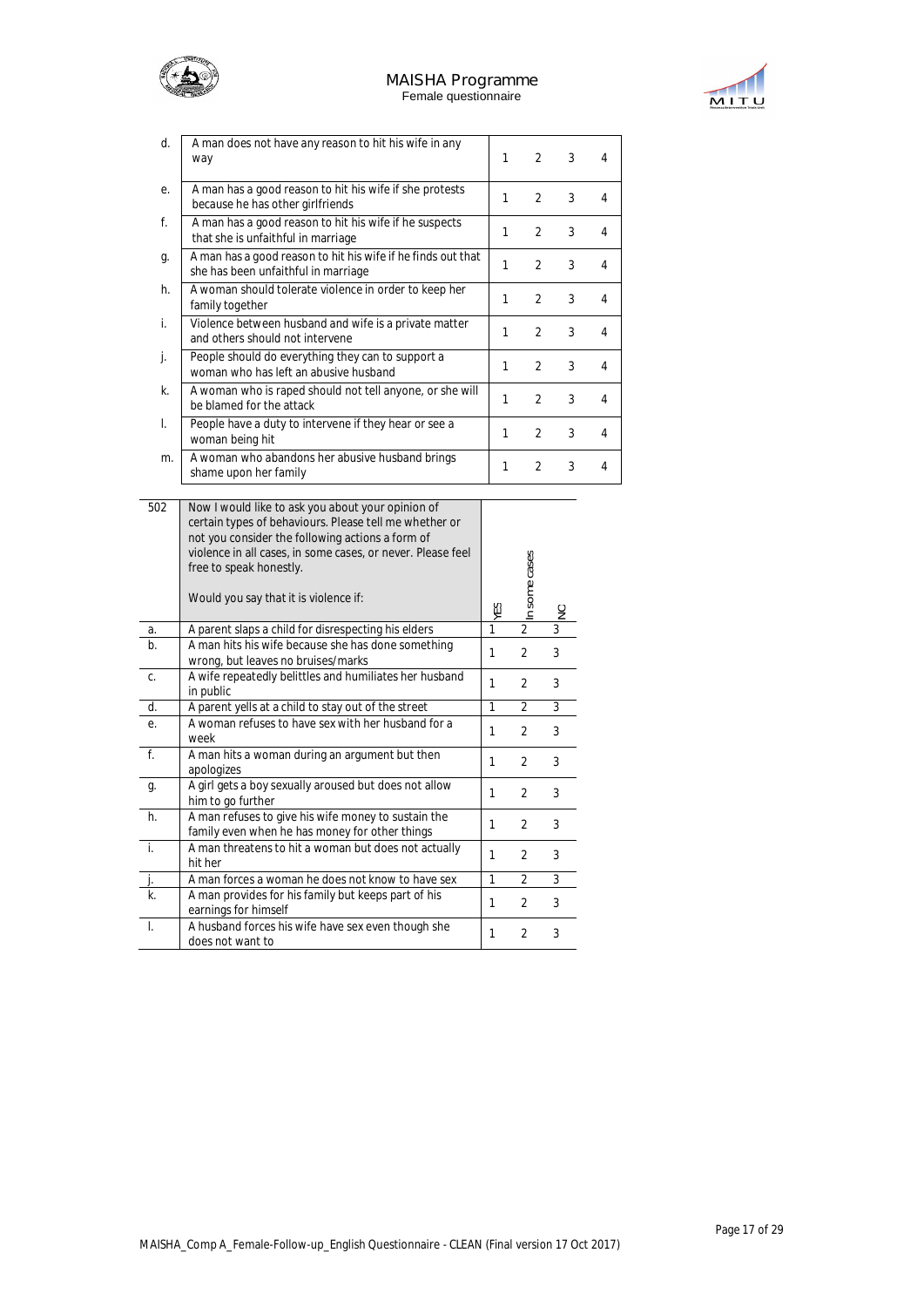



#### **SECTION 6: ABOUT YOUR RELATIONSHIP**

#### **IF QUESTION 201 IS NO PARTNER IN PAST 12 MONTHS, START AT 607.**

When two people marry, live together or are in a relationship, they usually share both good and bad moments. I would now like to ask you some question about your current and past relationships and how your husband/partner treats (treated) you. If anyone interrupts us I will change the topic of conversation. I would again like to assure you that your answers will be kept secret, and that you do not have to answer any question that you do not want to. May I continue?

|      | QUESTIONS                                                                                                                                                          | CODING CATEGORIES |                                  |                              |                     |
|------|--------------------------------------------------------------------------------------------------------------------------------------------------------------------|-------------------|----------------------------------|------------------------------|---------------------|
| 600. | During the last 12 months, did you and your partner discuss the<br>following topics together                                                                       |                   | If happed fill the answer in the |                              |                     |
|      |                                                                                                                                                                    | Never             | Once                             | Few times                    | Many times          |
| a.   | things that happened to you during the day? Would you say never,<br>once, a few times, or many times?                                                              | $\mathbf{1}$      | $\overline{2}$                   | 3                            | $\overline{4}$      |
| b.   | things that happened to him in the day?<br>Would you say never, once, a few times, or many times?                                                                  | 1                 | $\overline{2}$                   | 3                            | 4                   |
| С.   | your worries or feelings?<br>Would you say never, once, a few times, or many times?                                                                                | 1                 | $\overline{2}$                   | 3                            | $\overline{4}$      |
| d.   | his worries or feelings?.<br>Would you say never, once, a few times, or many times?                                                                                | $\mathbf{1}$      | $\overline{2}$                   | 3                            | $\overline{4}$      |
| 601. | During the last 12 month, did your partner ever                                                                                                                    |                   | If yes, how often?               |                              |                     |
| a.   | ask you for your advice to resolve a problem he was facing?<br>Would you say never, once, a few times, or many times?                                              | 1                 | $\overline{2}$                   | 3                            | $\overline{4}$      |
| b.   | followed your advice to resolve a problem he was facing?<br>Would you say never, once, a few times, or many times?                                                 | 1                 | 2                                | 3                            | $\overline{4}$      |
| С.   | helped you in finding work?<br>Would you say never, once, a few times, or many times?                                                                              | 1                 | $\overline{2}$                   | 3                            | 4                   |
| d.   | encouraged you to participate in something outside of the home that<br>was only for <i>your</i> benefit?<br>Would you say never, once, a few times, or many times? | 1                 | $\overline{2}$                   | 3                            | 4                   |
| e.   | made you feel appreciated.<br>Would you say never, once, a few times, or many times?                                                                               | $\mathbf{1}$      | $\overline{2}$                   | 3                            | $\overline{4}$      |
|      |                                                                                                                                                                    |                   |                                  |                              |                     |
| 602. | How confident do you feel to assert your own opinion if it is different<br>from that of your husband?<br><b>READ RESPONSES</b>                                     |                   | Confident but would need to be   | Very confident<br>encouraged | 1<br>2              |
|      |                                                                                                                                                                    |                   | Not confident at all             | Don't know                   | 3<br>96             |
| 603. | Have you asserted your opinion in the past 12 months?                                                                                                              |                   |                                  | <b>No</b><br>Yes             | $\overline{2}$<br>1 |
|      |                                                                                                                                                                    |                   |                                  |                              |                     |

| 604. | How comfortable would you feel in resisting efforts by your husband to | Very comfortable           |    |  |
|------|------------------------------------------------------------------------|----------------------------|----|--|
|      | control aspects of your life like who you see and how you spend your   | Comfortable but would need |    |  |
|      | money?                                                                 | encouragement              |    |  |
|      | <b>READ ANSWERS</b>                                                    | Not comfortable at all     |    |  |
|      |                                                                        | Don't know                 | 96 |  |

| 605. | No matter how well a couple gets along, there are times when they                                 |       |      |              |            |
|------|---------------------------------------------------------------------------------------------------|-------|------|--------------|------------|
|      | disagree. In your relationship with your current / most recent<br>partner                         | හි    | S    |              |            |
| a.   | would you say that you quarreled in the past 12 months?<br>(SKIP TO QUESTION 607 IF ANSWER IS NO) |       |      |              |            |
|      | How often have you quarreled about:<br>IF HAPPENNED, HAS HAPPENED ONCE, FEW TIMES OR MANY TIMES?  | Never | Once | Few<br>times | Many times |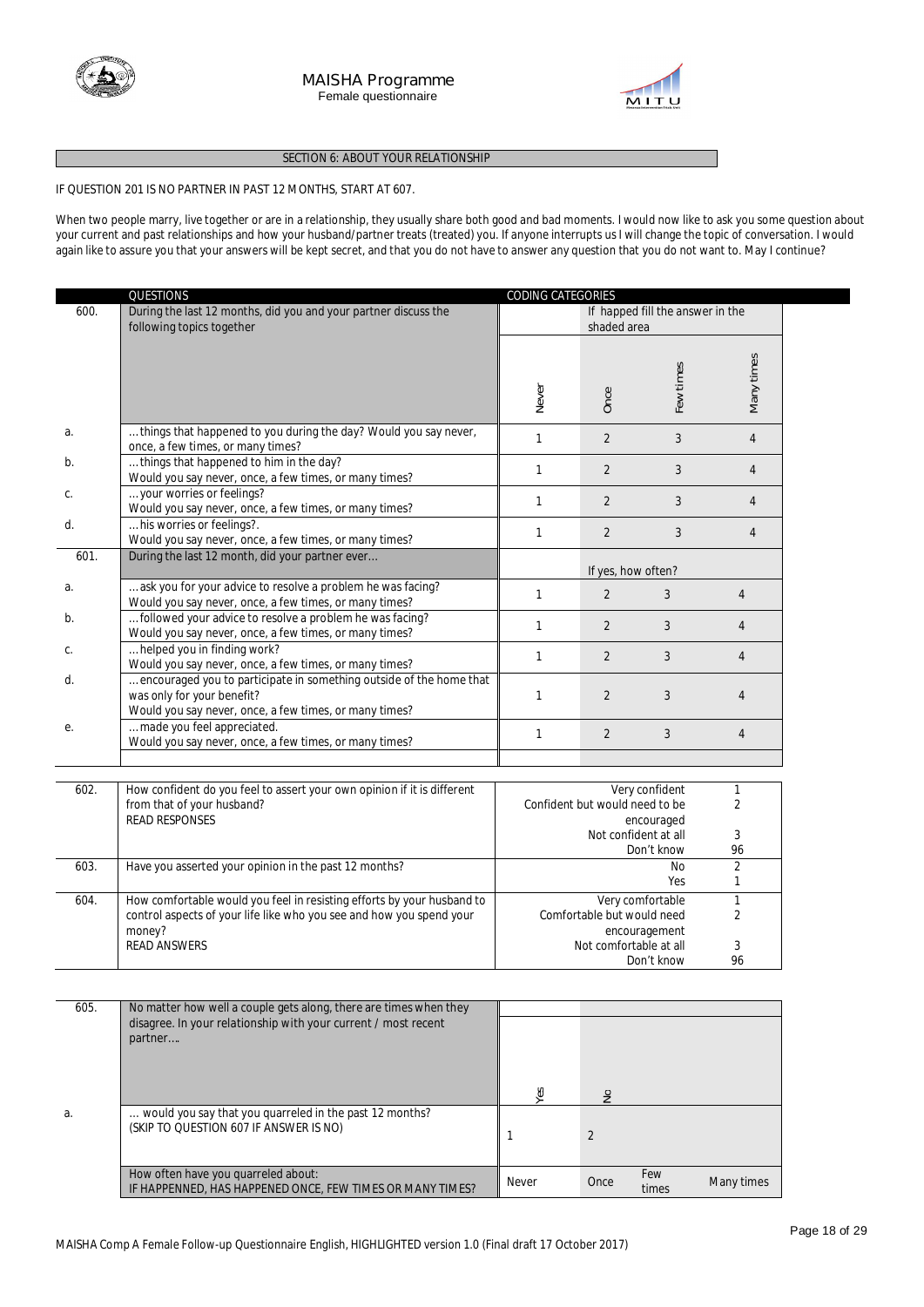



| b. | Accusations that you are not fulfilling your responsibilities as wife and<br>mother |  |  |
|----|-------------------------------------------------------------------------------------|--|--|
| C. | His inability or unwillingness to provide for the family                            |  |  |
| d. | Other issues around money and division of resources in the family                   |  |  |
| е. | His drinking/gambling or drug use                                                   |  |  |
|    | Your drinking                                                                       |  |  |
| g. | Concerns about outside partners or accusations of infidelity                        |  |  |
| h. | Your refusal to have sex                                                            |  |  |
|    | Other issues around sex (frequency, condom use, etc)                                |  |  |
|    | You disobeying your partner or treating him disrespectfully.                        |  |  |
| k. | Him treating you or your children disrespectfully.                                  |  |  |
|    | Him being unhappy that you had taken a loan from a microfinance<br>organization.    |  |  |

| 606. | In the past 12 months when you have argued with your partner, how<br>qenerally did you react?              |       | shaded area    | If happed fill the answer in the |                |
|------|------------------------------------------------------------------------------------------------------------|-------|----------------|----------------------------------|----------------|
|      | Would you say that you did the following activities never, once, a few<br>times or many times:             | Never | Once           | -ew times                        | Many times     |
| a.   | Expressed how you felt in a calm and respectful way                                                        |       | $\overline{2}$ | 3                                | $\overline{4}$ |
| b.   | Tried to see your partner's side and listened carefully to what he had to<br>say.                          |       | $\overline{2}$ | 3                                |                |
| C.   | You brought in or tried to bring in someone to help settle things.                                         |       | $\mathfrak{D}$ | 3                                | 4              |
| d.   | When you felt the argument got too heated, you left so that you and<br>your partner had time to calm down. |       | $\overline{2}$ | 3                                | 4              |
| е.   | You started to make complaints about things unrelated to your initial<br>argument.                         |       | $\mathfrak{D}$ | 3                                |                |
|      | You insulted or swore at him.                                                                              |       | $\mathfrak{D}$ | 3                                | 4              |
| g.   | You yelled                                                                                                 |       | $\mathfrak{D}$ | 3                                |                |
| h.   | You pushed, shaked or pulled him                                                                           |       | $\overline{2}$ | 3                                | 4              |

| $607 -$<br>608 | I am now going to ask you about some situations that are true for many<br>women. Thinking about your (current or most recent or past)<br>husband/partner, would you say it is generally true that he: | 607. |                | 608.            | ONLY ASK IF 'YES' IN 607<br>Has this happened in the                    |  |
|----------------|-------------------------------------------------------------------------------------------------------------------------------------------------------------------------------------------------------|------|----------------|-----------------|-------------------------------------------------------------------------|--|
|                |                                                                                                                                                                                                       |      |                | past 12 months? |                                                                         |  |
|                |                                                                                                                                                                                                       | Yes  | No             | Yes             | No.                                                                     |  |
| a.             | Tries to keep you from seeing your friends                                                                                                                                                            |      |                |                 |                                                                         |  |
| b.             | Tries to restrict contact with your family of birth                                                                                                                                                   |      | 2              |                 | $\overline{2}$                                                          |  |
| C.             | Insists on knowing where you are at all times                                                                                                                                                         |      | $\overline{2}$ |                 | $\overline{2}$                                                          |  |
| d.             | Is jealous and gets angry if you speak with another man                                                                                                                                               |      | 2              |                 | $\overline{2}$                                                          |  |
| е.             | Is often suspicious that you are unfaithful                                                                                                                                                           |      | $\mathfrak{D}$ |                 | $\mathfrak{D}$                                                          |  |
| $609 -$<br>610 | Thinking about your (current or most recent/past) husband/partner,<br>would you say it is generally true that he:                                                                                     | 609. |                |                 | ONLY ASK IF 'YES' IN 609<br>Has this happened in the<br>past 12 months? |  |
| a.             | Refuses to give you enough money for household expenses, even when<br>he has money for other things?                                                                                                  |      |                |                 |                                                                         |  |
| $b$ .          | Takes money that you have earned away from you                                                                                                                                                        |      | 2              |                 | $\overline{2}$                                                          |  |
|                | Makes important financial decisions without consulting you                                                                                                                                            |      | 2              |                 | $\overline{2}$                                                          |  |
|                |                                                                                                                                                                                                       |      |                |                 |                                                                         |  |

| $611 -$ | The next questions are about things that happen to | 611.             |     | 612.             |     | 613.              |     |                   | 614.               |  |              |
|---------|----------------------------------------------------|------------------|-----|------------------|-----|-------------------|-----|-------------------|--------------------|--|--------------|
| 614     | many women, and that your current partner, or any  | (If YES continue |     | Has this         |     | In the past 12    |     |                   | Before the past 12 |  |              |
|         | other partner may have done to you.                | with 612         |     | happened in      |     | months would you  |     | months would you  |                    |  |              |
|         |                                                    | If NO go to 611  |     | thepast 12       |     | say that this has |     |                   | say that this has  |  |              |
|         | Has your current husband/partner, or any other     | next sub         |     | months?          |     | happened once, a  |     |                   | happened once, a   |  |              |
|         | partner ever                                       | question, if ALL |     | (If YES ask 613) |     | few times or many |     | few times or many |                    |  |              |
|         |                                                    | NO skip to 616)  |     | only. If NO ask  |     | times?            |     |                   | times?             |  |              |
|         |                                                    |                  |     | $614$ only)      |     |                   |     |                   |                    |  |              |
|         |                                                    | YES              | NO. |                  |     | One.              | Few | Manv              |                    |  | One Few Many |
|         |                                                    |                  |     | YES              | NO. |                   |     |                   |                    |  |              |
| a.      | Insulted you or made you feel bad about yourself?  |                  |     |                  |     |                   |     |                   |                    |  |              |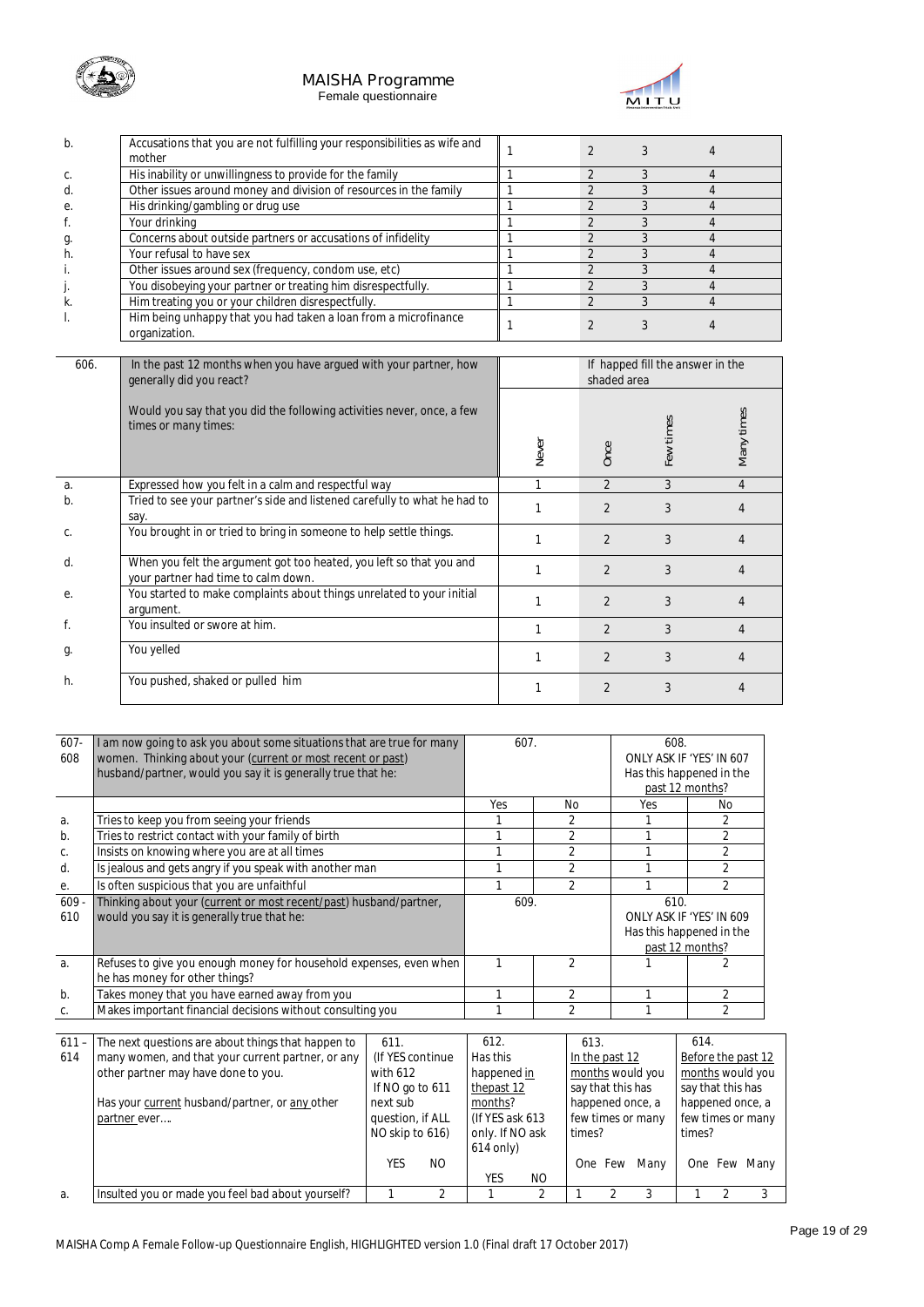





| b.   | Belittled or humiliated you in front of other people?                 | $\mathbf{1}$      | $\overline{2}$ | 1                                  | 2                       | $\mathbf{1}$            | $\sqrt{2}$           | 3                 | 1            | $\overline{2}$    | 3                  |
|------|-----------------------------------------------------------------------|-------------------|----------------|------------------------------------|-------------------------|-------------------------|----------------------|-------------------|--------------|-------------------|--------------------|
| C.   | Done things to scare or intimidate you on purpose                     | $\mathbf{1}$      | $\overline{2}$ | 1                                  | $\overline{2}$          | $\mathbf{1}$            | $\overline{2}$       | $\overline{3}$    |              | 1                 | $\overline{2}$     |
|      | (e.g. by the way he looked at you, by yelling and                     |                   |                |                                    |                         |                         |                      |                   |              |                   |                    |
|      | smashing things)?                                                     |                   |                |                                    |                         |                         |                      |                   |              |                   | 3                  |
| d.   | Verbally threatened to hurt you or someone you                        | $\mathbf{1}$      | $\overline{2}$ | $\mathbf{1}$                       | $\overline{2}$          | $\mathbf{1}$            | $\overline{2}$       | 3                 | $\mathbf{1}$ | $\overline{2}$    | 3                  |
|      | care about?                                                           |                   |                |                                    |                         |                         |                      |                   |              |                   |                    |
|      | 615. SKIP IF 611 ALL NO                                               |                   |                | Current                            | 1                       |                         |                      |                   |              |                   |                    |
|      | Was the person who insulted, humiliated, scared or threatened you     |                   |                | Previous                           | $\overline{2}$          |                         |                      |                   |              |                   |                    |
|      | your current or a previous partner?                                   |                   |                | <b>Both</b>                        | 3                       |                         |                      |                   |              |                   |                    |
|      |                                                                       |                   |                |                                    |                         |                         |                      |                   |              |                   |                    |
|      |                                                                       |                   |                |                                    |                         |                         |                      |                   |              |                   |                    |
| 616  |                                                                       | 616.              |                | 617.                               |                         | 618.                    |                      |                   | 619.         |                   |                    |
| 619  |                                                                       | (If YES continue  |                | Has this                           |                         |                         | In the past 12       |                   |              |                   | Before the past 12 |
|      |                                                                       | with 617          |                | happened in the                    |                         |                         |                      | months would you  |              |                   | months would you   |
|      | Has your current partner or any other partner ever                    | If NO go next     |                | past 12 months?                    |                         |                         | say that this has    |                   |              | say that this has |                    |
|      |                                                                       | 616 sub question  |                | (If YES ask 618                    |                         |                         |                      | happened once, a  |              |                   | happened once, a   |
|      |                                                                       | if ALL NO skip to |                | only. If NO ask                    |                         |                         |                      | few times or many |              |                   | few times or many  |
|      |                                                                       | 621)              |                | 619 only)                          |                         | times?                  |                      |                   | times?       |                   |                    |
|      |                                                                       |                   |                |                                    |                         |                         |                      |                   |              |                   |                    |
|      |                                                                       | YES NO            |                | YES                                | NO.                     | One                     | Few                  | Many              |              | One Few           | Many               |
| а.   | Slapped you or thrown something at you that could                     | 1                 | $\overline{2}$ | 1                                  | $\overline{2}$          | $\mathbf{1}$            | $\overline{2}$       | 3                 | 1            | $\overline{2}$    | 3                  |
|      | hurt you?                                                             |                   |                |                                    |                         |                         |                      |                   |              |                   |                    |
| b.   | Pushed you or shoved you or pulled your hair?                         | 1                 | 2              | 1                                  | 2                       | 1                       | 2                    | 3                 | 1            | 2                 | 3                  |
| С.   | Hit you with his fist or with something else that                     | 1                 | $\overline{2}$ | $\mathbf{1}$                       | $\overline{2}$          | $\mathbf{1}$            | $\overline{2}$       | 3                 | $\mathbf{1}$ | $\overline{2}$    | 3                  |
|      | could hurt you?                                                       |                   |                |                                    |                         |                         |                      |                   |              |                   |                    |
| d.   | Kicked you, dragged you or beaten you up?                             | 1                 | 2              | $\mathbf{1}$                       | $\overline{2}$          | $\mathbf{1}$            | $\overline{2}$       | 3                 | $\mathbf{1}$ | $\overline{2}$    | 3                  |
| е.   | Choked or burnt you on purpose?                                       | 1                 | 2              | $\mathbf{1}$                       | 2                       | 1                       | 2                    | 3                 | 1            | 2                 | 3                  |
| f.   | Threatened to use or actually used a gun, knife or                    | $\mathbf{1}$      | $\overline{2}$ | $\mathbf{1}$                       | $\overline{2}$          | $\mathbf{1}$            | $\overline{2}$       | $\overline{3}$    | 1            | $\overline{2}$    | $\overline{3}$     |
|      | other weapon against you?                                             |                   |                |                                    |                         |                         |                      |                   |              |                   |                    |
|      | 620. SKIP IF 616 ALL NO                                               |                   |                | Current                            | 1                       |                         |                      |                   |              |                   |                    |
|      | Was the person who did these things to you your current partner, or a |                   |                | Previous /PAST                     |                         | 2                       |                      |                   |              |                   |                    |
|      | previous partner?                                                     |                   |                | <b>Both</b>                        | 3                       |                         |                      |                   |              |                   |                    |
|      |                                                                       |                   |                |                                    |                         |                         |                      |                   |              |                   |                    |
| 621. |                                                                       | 621.              |                | 622.                               |                         | 623.                    |                      |                   | 624.         |                   |                    |
|      |                                                                       |                   |                |                                    |                         |                         |                      |                   |              |                   |                    |
| 624  |                                                                       | (If YES continue  |                | Has this                           |                         |                         |                      |                   |              |                   | Before the past 12 |
|      |                                                                       | with 622.         |                |                                    |                         | In the past 12          |                      |                   |              |                   |                    |
|      |                                                                       | If NO go to next  |                | happened in the                    |                         |                         |                      | months would you  |              |                   | months would you   |
|      |                                                                       | 621 sub           |                | past 12 months?<br>(If YES ask 623 |                         |                         | say that this has    | happened once, a  |              | say that this has | happened once, a   |
|      |                                                                       | question, if ALL  |                | only. If NO ask                    |                         |                         |                      | few times or many |              |                   | few times or many  |
|      |                                                                       | NO skip to 626)   |                | 624 only)                          |                         | times?                  |                      |                   | times?       |                   |                    |
|      |                                                                       |                   |                |                                    |                         |                         |                      |                   |              |                   |                    |
|      |                                                                       | YES               | NO             | YES                                | NO                      |                         | One Few              | Many              |              | One Few           | Many               |
| а.   | Has your current husband/partner or any other                         | 1                 | $\overline{2}$ | 1                                  | $\overline{2}$          | 1                       | $\overline{2}$       | 3                 | 1            | $\overline{2}$    | 3                  |
|      | partner ever forced you to have sexual intercourse                    |                   |                |                                    |                         |                         |                      |                   |              |                   |                    |
|      | by threatening you, holding you down or hurting                       |                   |                |                                    |                         |                         |                      |                   |              |                   |                    |
|      | you in some way?                                                      |                   |                |                                    |                         |                         |                      |                   |              |                   |                    |
| b.   | Have you ever had sexual intercourse when you did                     | 1                 | 2              | 1                                  | 2                       | 1                       | 2                    | 3                 | 1            | 2                 | 3                  |
|      | not want to because you were afraid that your                         |                   |                |                                    |                         |                         |                      |                   |              |                   |                    |
|      | partner would hurt you or someone you cared about                     |                   |                |                                    |                         |                         |                      |                   |              |                   |                    |
|      | if you refused?                                                       |                   |                |                                    |                         |                         |                      |                   |              |                   |                    |
| C.   | Have you ever had sexual intercourse when you did                     | $\mathbf{1}$      | $\overline{2}$ | $\mathbf{1}$                       | $\overline{2}$          | $\mathbf{1}$            | 2                    | $\overline{3}$    | 1            | $\overline{2}$    | 3                  |
|      | not want to because you were afraid that your                         |                   |                |                                    |                         |                         |                      |                   |              |                   |                    |
|      | partner would leave you or take another girlfriend if                 |                   |                |                                    |                         |                         |                      |                   |              |                   |                    |
|      | you refused?                                                          |                   |                |                                    |                         |                         |                      |                   |              |                   |                    |
| 625. |                                                                       |                   |                |                                    |                         |                         |                      |                   |              |                   |                    |
|      | SKIP IF 621 ALL NO                                                    |                   |                | Current                            | 1                       |                         |                      |                   |              |                   |                    |
|      | Was the partner who did these things your current partner or another  |                   |                | Previous                           | $\overline{\mathbf{c}}$ |                         |                      |                   |              |                   |                    |
|      | partner?                                                              |                   |                | Both                               | 3                       |                         |                      |                   |              |                   |                    |
|      |                                                                       |                   |                |                                    |                         |                         |                      |                   |              |                   |                    |
|      |                                                                       |                   |                |                                    |                         |                         |                      |                   |              |                   |                    |
| 626  | In the past 12 months, during these incidents of violence             |                   |                |                                    |                         |                         | Yes<br>1             |                   |              |                   |                    |
|      | did you ever fight back physically to defend yourself?                |                   |                |                                    |                         |                         | $\overline{2}$<br>No |                   | Skip to 628  |                   |                    |
|      |                                                                       |                   |                | No partner in the past 12 months   |                         |                         | 3                    |                   | Skip to 632  |                   |                    |
|      |                                                                       |                   |                |                                    |                         |                         |                      |                   |              |                   |                    |
| 627  | IF YES: READ OUT ANSWERS                                              |                   |                |                                    |                         | Once                    | 1                    |                   |              |                   |                    |
|      |                                                                       |                   |                |                                    |                         | Few times<br>Many times | 2<br>3               |                   |              |                   |                    |

Many times Don't know Refuse to answer

4 5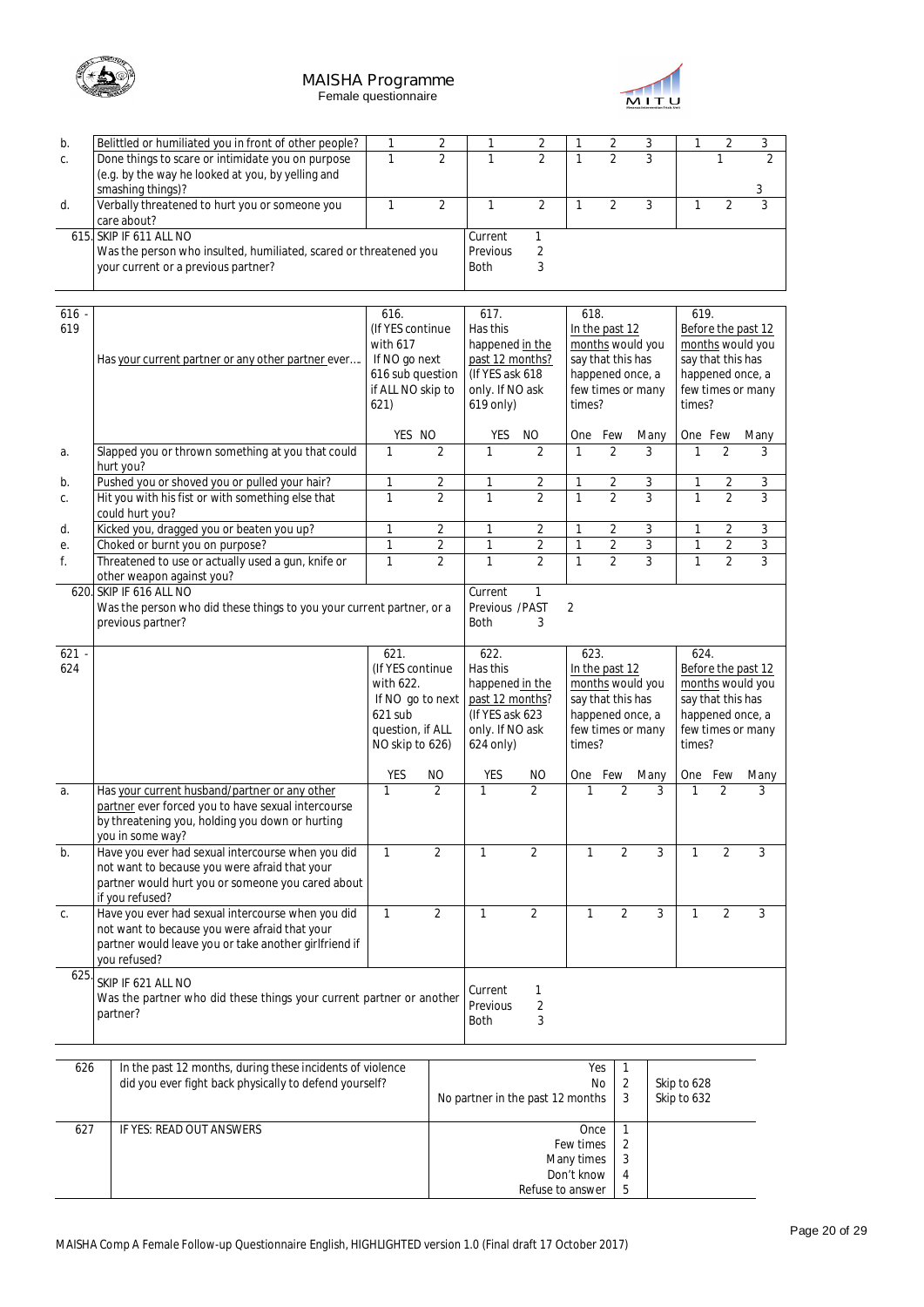



| 628 | In the past 12 months did you ever hit or physically<br>mistreated your husband/partner when he was not hitting<br>or physically mistreating you? | Yes<br>No                                                         |        | Skip to 630 |
|-----|---------------------------------------------------------------------------------------------------------------------------------------------------|-------------------------------------------------------------------|--------|-------------|
| 629 | IF YES: READ OUT ANSWERS                                                                                                                          | Once<br>Few times<br>Many times<br>Don't know<br>Refuse to answer | 4<br>5 |             |

|     | QUESTIONS                                                                                                                                                                                                         | CODING CATEGORIES                                                                            |                                      |  |
|-----|-------------------------------------------------------------------------------------------------------------------------------------------------------------------------------------------------------------------|----------------------------------------------------------------------------------------------|--------------------------------------|--|
| 630 | Thinking back over the past 12 months, would you say that<br>you have been very afraid of your partner never, a few<br>times, many times or most of the time?                                                     | Never<br>a few times<br>Many times<br>Most /all of the time<br>Refused to answer             | 2<br>3<br>4<br>99                    |  |
| 631 | In the past 12 months, how often have children living in<br>your household seen or heard you being beaten by your<br>partner?<br>Would you say, never, happened few times, many times or<br>most /all of the time | Never<br>Few times<br>Many times<br>Most /all of the time<br>Refuse to answer<br>No children | $\mathfrak{D}$<br>3<br>4<br>99<br>96 |  |

If YES FOR ANY OF QUESTIONS 611 or 616 or 621, CONTINUE. IF ALL RESPONSES FOR THESE QUESTIONS ARE NO GO TO QUESTION 646

From your responses I can see that you have had experienced difficult moments with your current or past male partner. Now I would like to ask you about what you did to deal with that difficult experience

| 632-633 | Who have you told about your partner's behaviour? | 632                            | 633                             |
|---------|---------------------------------------------------|--------------------------------|---------------------------------|
|         |                                                   |                                | FOR EACH MENTIONED, ASK: Have   |
|         |                                                   |                                | you talked with them within the |
|         |                                                   |                                | last 12 months?                 |
|         |                                                   |                                | <b>YES</b><br><b>NO</b>         |
|         |                                                   | <b>YES</b><br><b>NO</b>        |                                 |
| a.      | Friend                                            | $\overline{2}$<br>1            | $\overline{2}$<br>$\mathbf{1}$  |
| b.      | Parents                                           | $\overline{2}$<br>1            | $\overline{2}$<br>$\mathbf{1}$  |
| C.      | Brother or sister                                 | $\overline{2}$<br>1            | $\overline{2}$<br>$\mathbf{1}$  |
| d.      | Uncle or aunt                                     | $\overline{2}$<br>$\mathbf{1}$ | $\overline{2}$<br>1             |
| е.      | Husband/partner's family                          | $\overline{2}$<br>$\mathbf{1}$ | $\overline{2}$<br>1             |
| f.      | Children                                          | $\overline{2}$<br>1            | $\overline{2}$<br>$\mathbf{1}$  |
| g.      | Neighbours                                        | $\overline{2}$                 | $\overline{2}$<br>1             |
| h.      | Police                                            | $\overline{2}$<br>$\mathbf{1}$ | $\overline{2}$<br>$\mathbf{1}$  |
|         | Doctor/health worker                              | $\overline{2}$<br>$\mathbf{1}$ | $\overline{2}$<br>$\mathbf{1}$  |
|         | Religious leaders                                 | $\overline{2}$<br>1            | $\overline{2}$<br>1             |
| k.      | Counsellor                                        | $\overline{2}$<br>1            | $\overline{2}$<br>1             |
|         | NGO/women's organization                          | $\overline{2}$<br>$\mathbf{1}$ | $\overline{2}$<br>1             |
| m.      | Local leader                                      | $\overline{2}$<br>$\mathbf{1}$ | $\overline{2}$<br>1             |
| n.      | Member of loan group                              | $\overline{2}$<br>$\mathbf{1}$ | $\overline{2}$<br>1             |
| 0.      | <b>BRAC</b> staff                                 | $\overline{2}$<br>$\mathbf{1}$ | $\overline{2}$<br>1             |
| p.      | OTHER (specify):                                  | $\overline{2}$<br>$\mathbf{1}$ | $\overline{2}$<br>1             |
| q.      | No one                                            | $\overline{2}$<br>1            |                                 |
| 634-635 | Did anyone ever try to help you?                  | 634                            | 635                             |
|         |                                                   |                                | FOR EACH MENTIONED, ASK: Have   |
|         |                                                   |                                | you talked with them within the |
|         |                                                   |                                | last 12 months?                 |
|         |                                                   |                                | <b>YES</b><br><b>NO</b>         |
|         |                                                   | <b>YES</b><br><b>NO</b>        |                                 |
| a.      | Friend                                            | $\overline{2}$                 | $\overline{2}$<br>1             |
| b.      | Parents                                           | $\overline{2}$                 | $\overline{2}$<br>1             |
| C.      | Brother or sister                                 | $\overline{2}$<br>1            | $\overline{2}$<br>1             |
| d.      | Uncle or aunt                                     | $\overline{2}$<br>1            | $\overline{2}$<br>$\mathbf{1}$  |
| е.      | Husband/partner's family                          | $\overline{2}$<br>$\mathbf{1}$ | $\overline{2}$<br>1             |
|         | Children                                          | $\overline{2}$<br>1            | $\overline{2}$<br>1             |
| g.      | Neighbours                                        | $\overline{2}$<br>$\mathbf{1}$ | $\overline{2}$<br>$\mathbf{1}$  |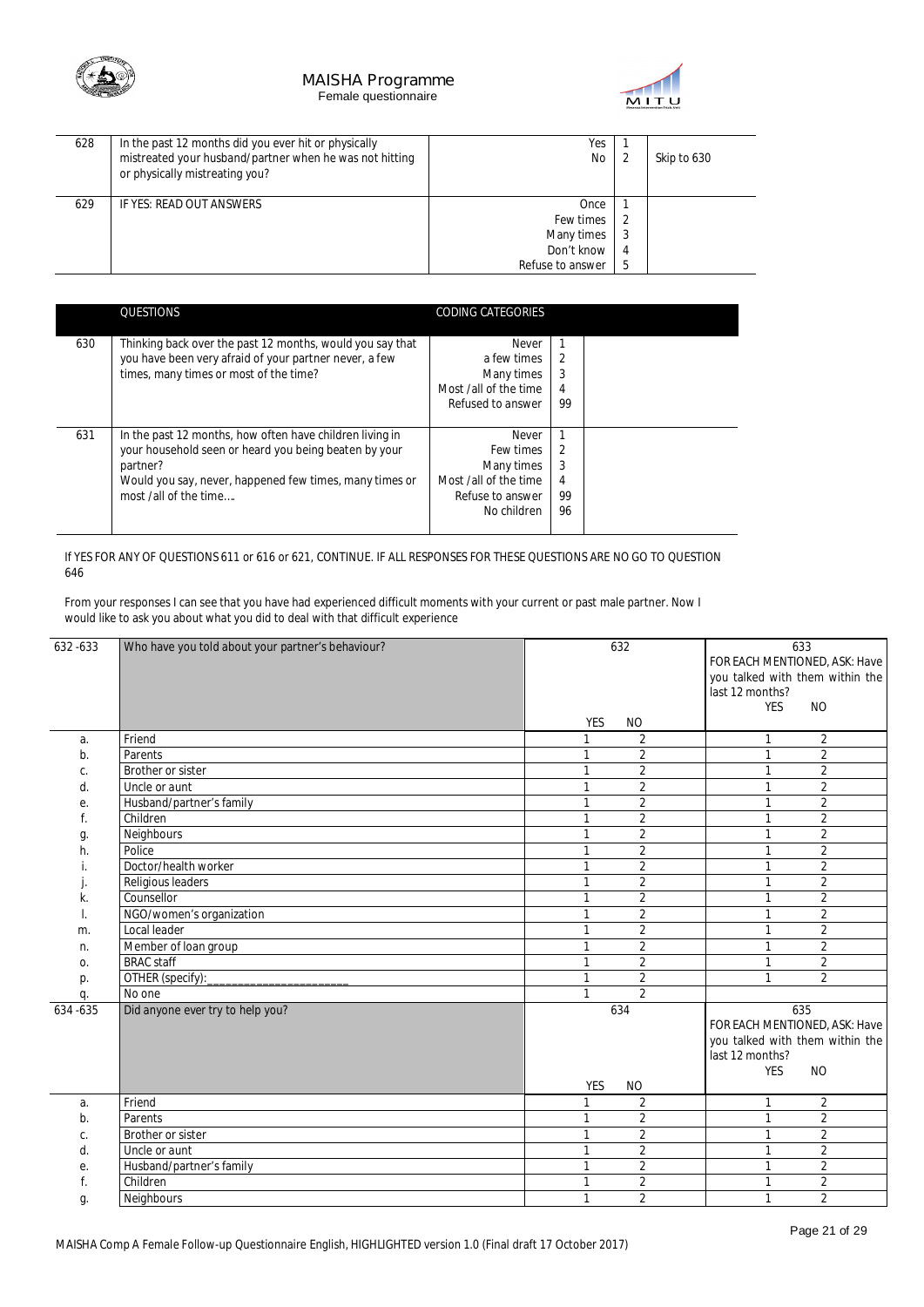



| h.      | Police                                                                |                       | $\overline{2}$<br>1                |                     | 1              | $\overline{2}$                 |
|---------|-----------------------------------------------------------------------|-----------------------|------------------------------------|---------------------|----------------|--------------------------------|
|         | Doctor/health worker                                                  |                       | 2<br>1                             |                     | 1              | 2                              |
|         | ReligiousLeaders                                                      |                       | $\overline{2}$<br>1                |                     | 1              | $\overline{2}$                 |
|         |                                                                       |                       |                                    |                     |                |                                |
| k.      | Counsellor                                                            |                       | $\overline{2}$<br>1                |                     | 1              | $\overline{2}$                 |
|         | NGO/women's organization                                              |                       | $\overline{a}$<br>$\mathbf{1}$     |                     | 1              | $\overline{2}$                 |
| m.      | Local leader                                                          |                       | $\overline{2}$<br>1                |                     | 1              | 2                              |
| n.      | Member of loan group                                                  |                       | $\overline{2}$<br>1                |                     | 1              | $\overline{2}$                 |
|         | <b>BRAC</b> staff                                                     |                       | $\overline{2}$<br>$\mathbf{1}$     |                     | 1              | $\overline{2}$                 |
| 0.      |                                                                       |                       |                                    |                     |                |                                |
| p.      | OTHER (specify):                                                      |                       | $\overline{2}$<br>1                |                     | 1              | $\overline{2}$                 |
| q.      | No one                                                                |                       | $\overline{2}$<br>$\mathbf{1}$     |                     | 1              | $\overline{2}$                 |
| 636-637 | Did you ever go to any of the following for help?                     |                       | 636                                |                     |                | 637                            |
|         | <b>READ EACH ONE</b>                                                  |                       |                                    |                     |                | FOR EACH MENTIONED, ASK: Did   |
|         |                                                                       |                       |                                    |                     |                |                                |
|         |                                                                       |                       |                                    |                     |                | you seek help from them within |
|         |                                                                       |                       |                                    | the last 12 months? |                |                                |
|         |                                                                       |                       | <b>YES</b><br>NO.                  |                     | YES            | NO                             |
| а.      | Police                                                                |                       | 2<br>1                             |                     | 1              | 2                              |
| b.      | Hospital or health centre                                             |                       | $\overline{2}$<br>$\mathbf{1}$     |                     | $\mathbf{1}$   | $\overline{2}$                 |
|         |                                                                       |                       | $\mathbf{1}$                       |                     |                |                                |
| C.      | Social services                                                       |                       | $\overline{a}$                     |                     | $\mathbf{1}$   | $\overline{2}$                 |
| d.      | Legal advice centre                                                   |                       | $\overline{a}$<br>$\mathbf{1}$     |                     | 1              | $\overline{2}$                 |
| е.      | Court                                                                 |                       | $\overline{2}$<br>1                |                     | 1              | $\overline{2}$                 |
| t.      | Shelter                                                               |                       | $\overline{2}$<br>$\mathbf{1}$     |                     | 1              | $\overline{2}$                 |
|         | Street leader                                                         |                       | 1                                  |                     | 1              |                                |
|         |                                                                       |                       | $\overline{2}$                     |                     |                | $\overline{2}$                 |
| h.      | Women's organization: Name , specify                                  |                       | $\overline{2}$<br>$\mathbf{1}$     |                     | $\mathbf{1}$   | $\overline{2}$                 |
| i.      | Priest/Religious leader                                               |                       | $\mathbf{1}$<br>$\overline{a}$     |                     | $\mathbf{1}$   | $\overline{2}$                 |
|         | Anywhere else? Where? specify                                         |                       | $\overline{a}$<br>$\mathbf{1}$     |                     | 1              | $\overline{2}$                 |
| 638     | Have you ever left, even if only for a night, because                 |                       |                                    | Yes                 | 1              |                                |
|         | of his behaviour?                                                     |                       |                                    |                     | $\overline{2}$ |                                |
|         |                                                                       |                       |                                    | No                  |                | 645                            |
|         |                                                                       |                       |                                    |                     |                |                                |
| 639     | If so, how many times?                                                | Number of times [] [] |                                    |                     |                |                                |
|         |                                                                       |                       |                                    |                     |                |                                |
| 640     | Did you leave at least one night in the past 12                       |                       |                                    | Yes                 | 1              |                                |
|         | months?                                                               |                       |                                    | No                  | 2              | 645                            |
|         |                                                                       |                       |                                    |                     |                |                                |
|         |                                                                       |                       |                                    |                     |                |                                |
| 641     | How long did you stay away the last time you left?                    |                       |                                    | One day             | 1              |                                |
|         |                                                                       |                       |                                    | Several days        | $\overline{2}$ |                                |
|         |                                                                       |                       |                                    | Months              | 3              |                                |
|         |                                                                       |                       |                                    | Left partner        | $\overline{4}$ |                                |
|         |                                                                       |                       |                                    |                     |                |                                |
| 642     | Where did you go?                                                     |                       |                                    | Family              | $\mathbf{1}$   |                                |
|         |                                                                       |                       | Friends/Neighbors                  |                     | $\overline{2}$ |                                |
|         |                                                                       |                       |                                    | Hotel               | 3              |                                |
|         |                                                                       |                       |                                    |                     | $\overline{4}$ |                                |
| 643     | Did you return?                                                       |                       |                                    | Yes                 | $\mathbf{1}$   |                                |
|         |                                                                       |                       |                                    | No                  | $\overline{2}$ | 645                            |
|         |                                                                       |                       |                                    |                     |                |                                |
| 644     | [IF RETURNED] Why did you return?                                     |                       | I did not want to leave Children   |                     | $\mathbf{1}$   |                                |
|         |                                                                       |                       | Sanctity of Marriage               |                     | 2              |                                |
|         |                                                                       |                       | Family said to return              |                     | 3              |                                |
|         |                                                                       |                       | Did not know how to support myself |                     | 4              |                                |
|         |                                                                       |                       |                                    | Forgave him         |                |                                |
|         |                                                                       |                       |                                    |                     | 5              |                                |
|         |                                                                       |                       | He threatened me                   |                     | 6              |                                |
|         |                                                                       |                       | Other specify_                     |                     | 7              |                                |
|         |                                                                       |                       |                                    |                     |                |                                |
| 645     |                                                                       |                       |                                    | Not affected        | 1              |                                |
|         | In the past 12 months, overall, how has your being a                  |                       |                                    | Made it worse       | $\sqrt{2}$     |                                |
|         | member of BRAC influenced your ability to cope with                   |                       |                                    |                     |                |                                |
|         | your partner's violence. Would you say that it has:                   |                       | Improved situation                 |                     | 3              |                                |
|         |                                                                       |                       |                                    | No partner          | $\overline{4}$ |                                |
|         |                                                                       |                       | Refuse to answer                   |                     | 96             |                                |
|         |                                                                       |                       | Not in BRAC group                  |                     | 99             |                                |
|         |                                                                       |                       |                                    |                     |                |                                |
|         | Many women feel uncomfortable discussing these experiences and        |                       |                                    |                     |                |                                |
|         |                                                                       |                       |                                    |                     |                |                                |
|         | may not want to disclose everything about their relationships and     |                       |                                    |                     |                |                                |
|         | their experiences. There may be other reasons for a woman not         |                       |                                    |                     |                |                                |
|         | wishing to disclose the information I have just asked you about and   |                       |                                    |                     |                |                                |
|         | that is ok - you do not have to answer questions if you do not want   |                       |                                    |                     |                |                                |
|         |                                                                       |                       |                                    |                     |                |                                |
|         | to. I would like to ask you some questions to understand how you feel |                       |                                    |                     |                |                                |
|         | compared to the last time you were interviewed.                       |                       |                                    |                     |                |                                |
|         | (SHOW DATE SHE WAS INTERVIEWED)                                       |                       |                                    |                     |                |                                |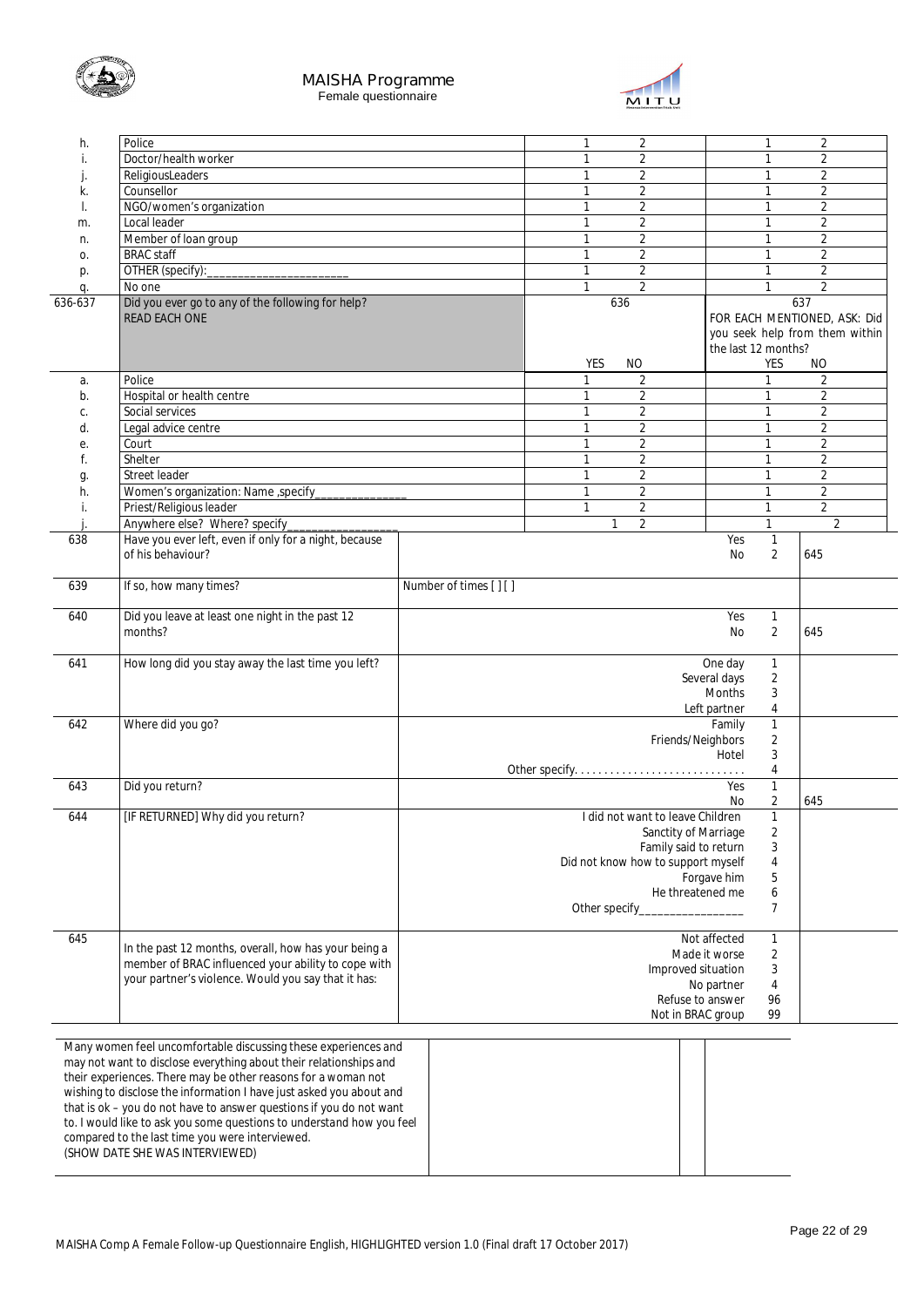



| 646 | Compared to the last time you were interviewed, do you                                  |                                               | More comfortable                        |                | $\mathbf{1}$        |                             |                |
|-----|-----------------------------------------------------------------------------------------|-----------------------------------------------|-----------------------------------------|----------------|---------------------|-----------------------------|----------------|
|     | feel more or less comfortable discussing your relationship,                             | About the same (the same as when last time    |                                         |                | $\overline{2}$      |                             |                |
|     | in particular the experiences we have just talked about?                                |                                               | she was interviewed)                    |                |                     |                             |                |
|     |                                                                                         |                                               | Less comfortable                        |                | 3                   |                             |                |
| 647 | Last time you were interviewed, would you say that you                                  |                                               | Yes - reported everything               |                | 1                   |                             |                |
|     | reported these experiences accurately?                                                  |                                               | No-did not report everything            |                | $\overline{2}$      |                             |                |
|     |                                                                                         |                                               | Not sure/can't remember                 |                | 3                   |                             |                |
|     |                                                                                         |                                               |                                         |                |                     |                             |                |
| 648 | Last time you were interviewed, were there some                                         | Yes - I did not wish to discuss/disclose some |                                         |                | $\mathbf{1}$        |                             |                |
|     | experiences that you felt you did not wish to discuss or                                |                                               |                                         | experiences    |                     |                             |                |
|     | disclose?                                                                               |                                               | No - I did wish to discuss/disclose all |                | 2                   |                             |                |
|     |                                                                                         |                                               |                                         | experiences    |                     |                             |                |
|     |                                                                                         |                                               | Don't remember                          |                | 3                   |                             |                |
| 649 | Thinking about the experiences we have just discussed                                   |                                               |                                         | Less frequent  | 1                   |                             |                |
|     | about quarrels/conflicts, would you say that compared to                                |                                               | About the same                          |                | $\overline{2}$      | Skip to 651                 |                |
|     | the last time you were interviewed, that these experiences                              |                                               |                                         | More frequent  | 3                   |                             |                |
|     | are the same, they are less frequent or more frequent?                                  |                                               |                                         |                |                     |                             |                |
| 650 | If the woman indicates a change either less frequent or                                 |                                               |                                         | Yes            | 1                   |                             |                |
|     | more frequent - ask her<br>Do you think you this is because you participated in the     |                                               |                                         | No             | $\overline{2}$<br>3 |                             |                |
|     | MAISHA?                                                                                 |                                               |                                         | Do not know    |                     |                             |                |
| 651 | If she answered SHE HAS NO CHILD on question 631, go to section 7                       |                                               |                                         |                |                     |                             |                |
|     |                                                                                         |                                               |                                         |                |                     | Your partner or other adult |                |
|     | Adults use certain ways to teach children the right behavior or to address a behavior   |                                               |                                         |                |                     | in your household           |                |
|     | problem. I will read various methods that are used. Please tell me if you, your         |                                               | Participant                             |                |                     |                             |                |
|     | partner or another adult in the household has used this method with any of the          |                                               |                                         |                |                     |                             |                |
|     | children in your household in the past month. Indicate one or more of You, Partner,     |                                               |                                         |                |                     |                             |                |
|     | Other                                                                                   |                                               |                                         |                |                     |                             |                |
|     |                                                                                         |                                               | Yes                                     | $\geq$         |                     | Yes                         | $\frac{1}{2}$  |
| а.  | Took away privileges, forbade something they liked or did not allow him/her to          |                                               | $\mathbf{1}$                            | 2              |                     | $\mathbf{1}$                | 2              |
|     | leave the house?                                                                        |                                               |                                         |                |                     |                             |                |
| b.  | Explained why your child's behaviour was wrong?                                         |                                               | $\mathbf{1}$                            | $\overline{2}$ |                     | $\mathbf{1}$                | $\overline{2}$ |
| C.  | Shook him/her                                                                           |                                               | 1                                       | $\overline{2}$ |                     | $\mathbf{1}$                | $\overline{2}$ |
| d.  | Shouted, yelled at or screamed at him/her                                               |                                               | 1                                       | $\overline{2}$ |                     | $\mathbf{1}$                | $\overline{2}$ |
| е.  | Gave him/her something else to do                                                       |                                               | $\mathbf{1}$                            | $\overline{2}$ |                     | $\mathbf{1}$                | $\overline{2}$ |
| f.  | Spanked, hit or slapped him/her on the bottom with bare hand                            |                                               | $\mathbf{1}$                            | $\overline{2}$ |                     | $\mathbf{1}$                | $\overline{2}$ |
| g.  | Hit him/her on the bottom or elsewhere on the body with something like a belt,          |                                               | $\mathbf{1}$                            | $\overline{2}$ |                     | $\mathbf{1}$                | $\overline{2}$ |
|     | hairbrush, or other hard object                                                         |                                               |                                         |                |                     |                             |                |
| h.  | Called him/her dumb, lazy or another name like that                                     |                                               | $\mathbf{1}$                            | $\overline{2}$ |                     | $\mathbf{1}$                | $\overline{2}$ |
| i.  | Hit or slapped him/her on the face, head or ears                                        |                                               | 1                                       | $\overline{2}$ |                     | $\mathbf{1}$                | $\overline{2}$ |
| j.  | Hit or slapped him/her on the hand, arm or leg                                          |                                               | $\mathbf{1}$                            | $\overline{2}$ |                     | $\mathbf{1}$                | $\overline{2}$ |
| k.  | Beat him/her up, that is hit him/her over and over as hard as one could                 |                                               | $\mathbf{1}$                            | $\overline{2}$ |                     | $\mathbf{1}$                | $\overline{2}$ |
| I.  | Do you believe that in order to bring up, raise, or educate a child properly, the child |                                               | $\mathbf{1}$                            | $\overline{2}$ |                     | $\mathbf{1}$                | $\overline{2}$ |
|     | needs to be physically punished?                                                        |                                               |                                         |                |                     |                             |                |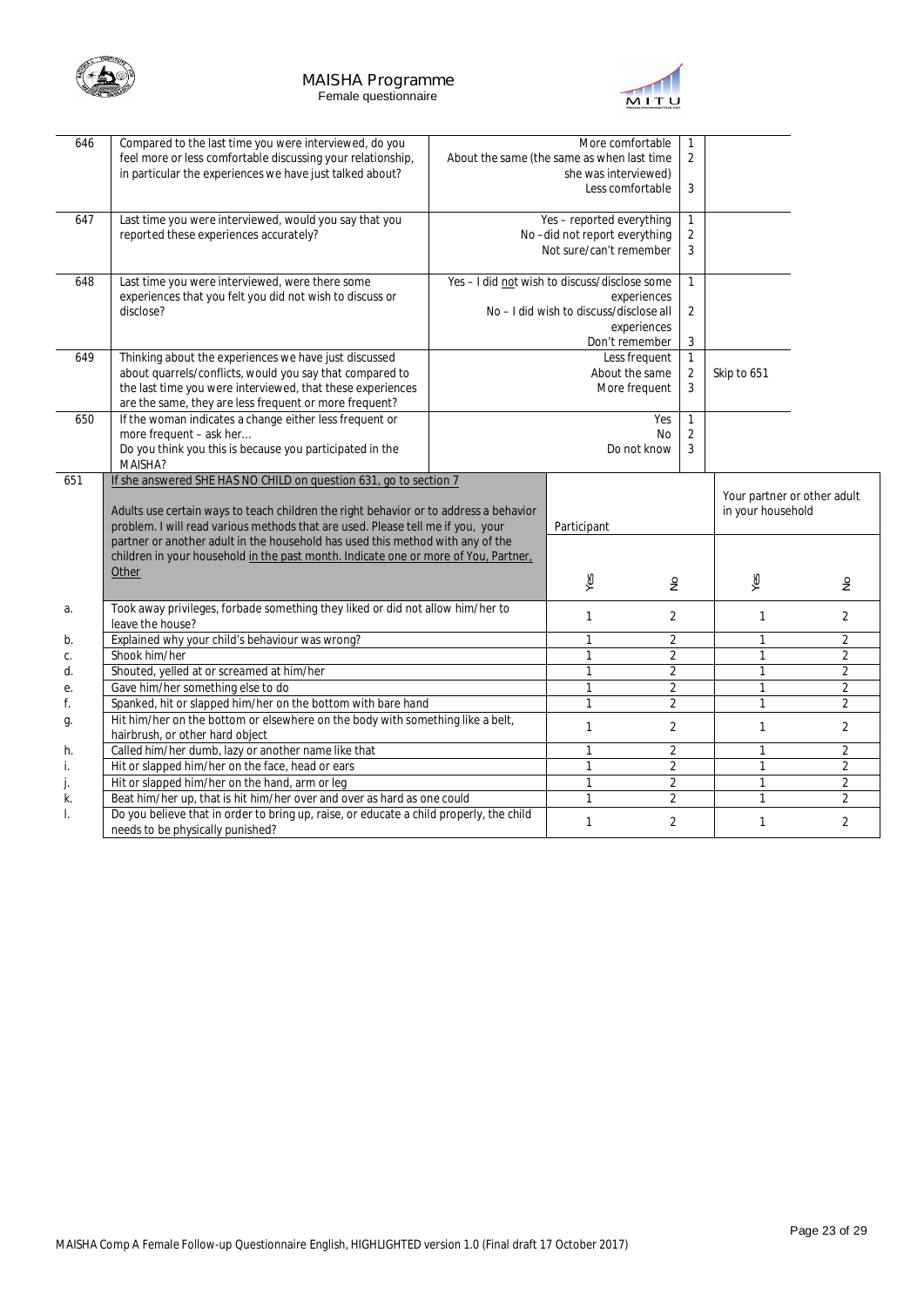



# **SECTION 7: ABOUT CHILDHOOD**

Check question 201 – if NO,

 $\overline{a}$ 

#### QUESTIONS CODING CATEGORIES

#### **PLEASE LOOK AT QUESTION 201. IF RESPONSE IS NO – ASK QUESTIONS 700 TO 704 ABOUT HER CURRENT PARTNER, IF YES, SKIP TO SECTION 8.**

I would like to ask few questions about things that could have happened to your current when he was a child.

| 700. | As far as you know, when your current was a child, did he live with a household  | Yes        |    |
|------|----------------------------------------------------------------------------------|------------|----|
|      | member who was an alcoholic in your household?                                   | No         | 2  |
|      |                                                                                  | Don't know | 96 |
|      |                                                                                  | No partner | 99 |
|      | As far as you know, when your current was a child, did he live with a household  | Yes        |    |
| 701. | member who was sent to jail                                                      | No.        |    |
|      |                                                                                  | Don't know | 96 |
|      |                                                                                  | No partner | 99 |
|      | As far as you know, when your current was a child, did his mother, father or     | Yes        |    |
| 702. | quardian die?                                                                    | No         |    |
|      |                                                                                  | Don't know | 96 |
|      |                                                                                  | No partner | 99 |
|      | As far as you know, when your current partner was a child, was he beaten himself | Yes        |    |
| 703. | regularly by someone in his family?                                              | No.        |    |
|      |                                                                                  | Don't know | 96 |
|      |                                                                                  | No partner | 99 |
| 704. | As far as you know, when your current partner was a child, was he beaten so hard | Yes        |    |
|      | that left marks or injured?                                                      | No.        |    |
|      |                                                                                  | Don't know | 96 |
|      |                                                                                  | No partner | 99 |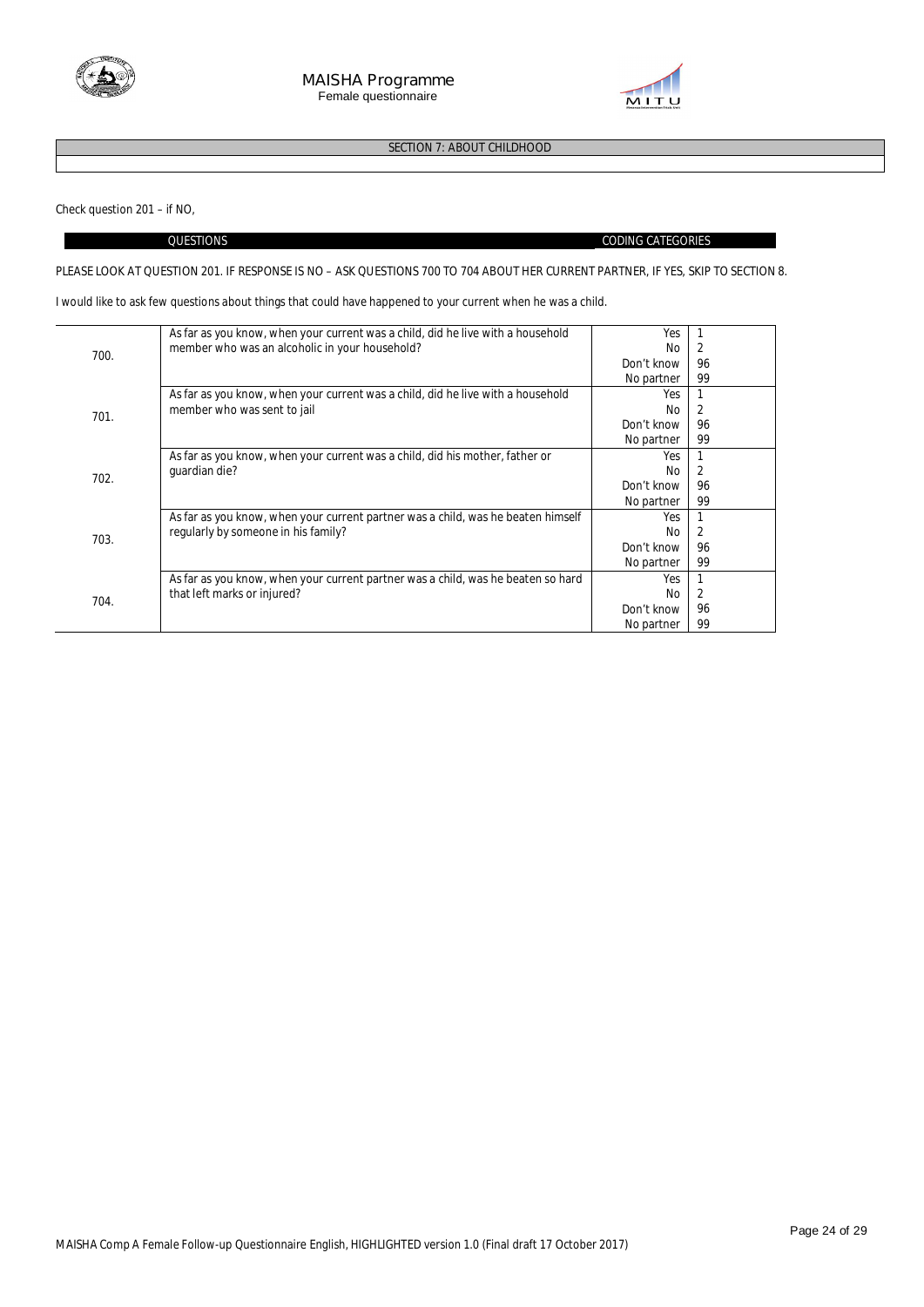



#### **SECTION 8: ABOUT YOUR COMMUNITY**

|             | QUESTIONS                                                                    | CODING CATEGORIES |                |                                                                                                                                                                                 |                |        |
|-------------|------------------------------------------------------------------------------|-------------------|----------------|---------------------------------------------------------------------------------------------------------------------------------------------------------------------------------|----------------|--------|
| 800-<br>801 | Please tell me if you are part of one or several of the<br>following groups. | 800.              |                | 801.<br>If YES for question 800,<br>please also tell me if you<br>are simply attending, if you<br>are actively contributing or<br>even leading some of the<br>group activities. |                |        |
|             |                                                                              | Yes               | $\frac{1}{2}$  | Member<br>/attends                                                                                                                                                              | Active         | Leader |
| a.          | Religious group                                                              | 1                 | $\overline{2}$ | $\mathbf{1}$                                                                                                                                                                    | $\overline{2}$ | 3      |
| b.          | Ethnic groups/Cultural groups                                                | 1                 | $\overline{2}$ |                                                                                                                                                                                 | $\overline{2}$ | 3      |
| C.          | Economic support groups (non-finance)                                        | 1                 | $\overline{2}$ | $\mathbf{1}$                                                                                                                                                                    | $\overline{2}$ | 3      |
| d.          | Mtaabased groups                                                             | 1                 | $\overline{2}$ | $\mathbf{1}$                                                                                                                                                                    | $\overline{2}$ | 3      |
| е.          | Celebration/Burial help groups (vikundi vya sherehe/ na<br>kuzikana)         | 1                 | $\overline{2}$ | 1                                                                                                                                                                               | $\overline{2}$ | 3      |
| f.          | Youth group                                                                  | 1                 | $\overline{2}$ | 1                                                                                                                                                                               | $\overline{2}$ | 3      |
| g.          | Women's group (Non finance)                                                  | 1                 | $\overline{2}$ | $\mathbf{1}$                                                                                                                                                                    | $\overline{2}$ | 3      |
| h.          | School committee                                                             | 1                 | $\overline{2}$ | $\mathbf{1}$                                                                                                                                                                    | $\overline{2}$ | 3      |
| İ.          | Health committee                                                             | 1                 | $\overline{2}$ | 1                                                                                                                                                                               | $\overline{2}$ | 3      |
| J.          | Sports group                                                                 | 1                 | $\overline{2}$ | 1                                                                                                                                                                               | $\overline{2}$ | 3      |
| k.          | Credit/finance group                                                         | 1                 | $\overline{2}$ | 1                                                                                                                                                                               | $\overline{2}$ | 3      |
| I.          | Legal/Professional organization                                              | 1                 | $\overline{2}$ | $\mathbf{1}$                                                                                                                                                                    | $\overline{2}$ | 3      |
| m.          | Advocacy groups                                                              | 1                 | $\overline{2}$ | $\mathbf{1}$                                                                                                                                                                    | $\overline{2}$ | 3      |
| n.          | Others (specify)                                                             | 1                 | $\overline{2}$ | $\mathbf{1}$                                                                                                                                                                    | $\overline{2}$ | 3      |

I would now like to learn a bit more about the groups and organisations that you are part of in your community.

|      | <b>QUESTIONS</b>                                    | <b>CODING CATEGORIES</b>           |                 |
|------|-----------------------------------------------------|------------------------------------|-----------------|
|      | Now I am going to ask you some questions about      | No one; people work it out between | 1               |
|      | how the community functions and deals with          | themselves                         |                 |
| 802. | problems.                                           | Family/household members           | 2               |
|      | Suppose two people in this village/neighborhood     | Neighbours                         | 3               |
|      | had a serious dispute with each other. Who do you   | Groups' members                    | 4               |
|      | think would primarily help resolve the dispute?     | Community leaders                  | 5               |
|      |                                                     | Religious leaders                  | 6               |
|      |                                                     | Judicial leaders                   | 7               |
|      |                                                     |                                    | 8               |
| 803. | In the past 2 years, have you participated in a     | Yes                                | 1               |
|      | meeting, march, rally or gathering aiming to raise  | No                                 | 2 (Skip to 806) |
|      | awareness and mobilize people around an issue       |                                    |                 |
|      | that is important in your community? For example,   |                                    |                 |
|      | HIV, rights for albinos or women, etc.              |                                    |                 |
| 804. | Have you ever been involved in the organization of  | Yes                                | 1               |
|      | such a meeting or gathering?                        | No                                 | 2 (Skip to 806) |
|      |                                                     |                                    |                 |
| 805. | If YES, what kind?                                  | Specify:                           |                 |
| 806. | People often feel shy about speaking in public. If  | Very confident                     | 1               |
|      | you were at a community meeting (eg, school         | Confident but would need to be     | $\overline{2}$  |
|      | committee), how confident are you that you could    | encouraged                         |                 |
|      | raise your opinion in public? Would you             | Not confident at all               | 3               |
|      | say(READ RESPONSES)                                 | Don't know                         | 99              |
| 807. | Have you spoken out in public in the past 12        | Yes                                | 1               |
|      | months?                                             | <b>No</b>                          | $\overline{2}$  |
|      |                                                     |                                    |                 |
| 808. | Neighbours often have similar problems (eq.         | Very confident                     | 1               |
|      |                                                     |                                    |                 |
|      | around raising children). How confident do you feel | Confident but would need to be     | 2               |
|      | about offering advice to your neighbour or friend?  | encouraged                         |                 |
|      | Would you say: (READ RESPONSES)                     | Not confident at all<br>Don't know | 3<br>99         |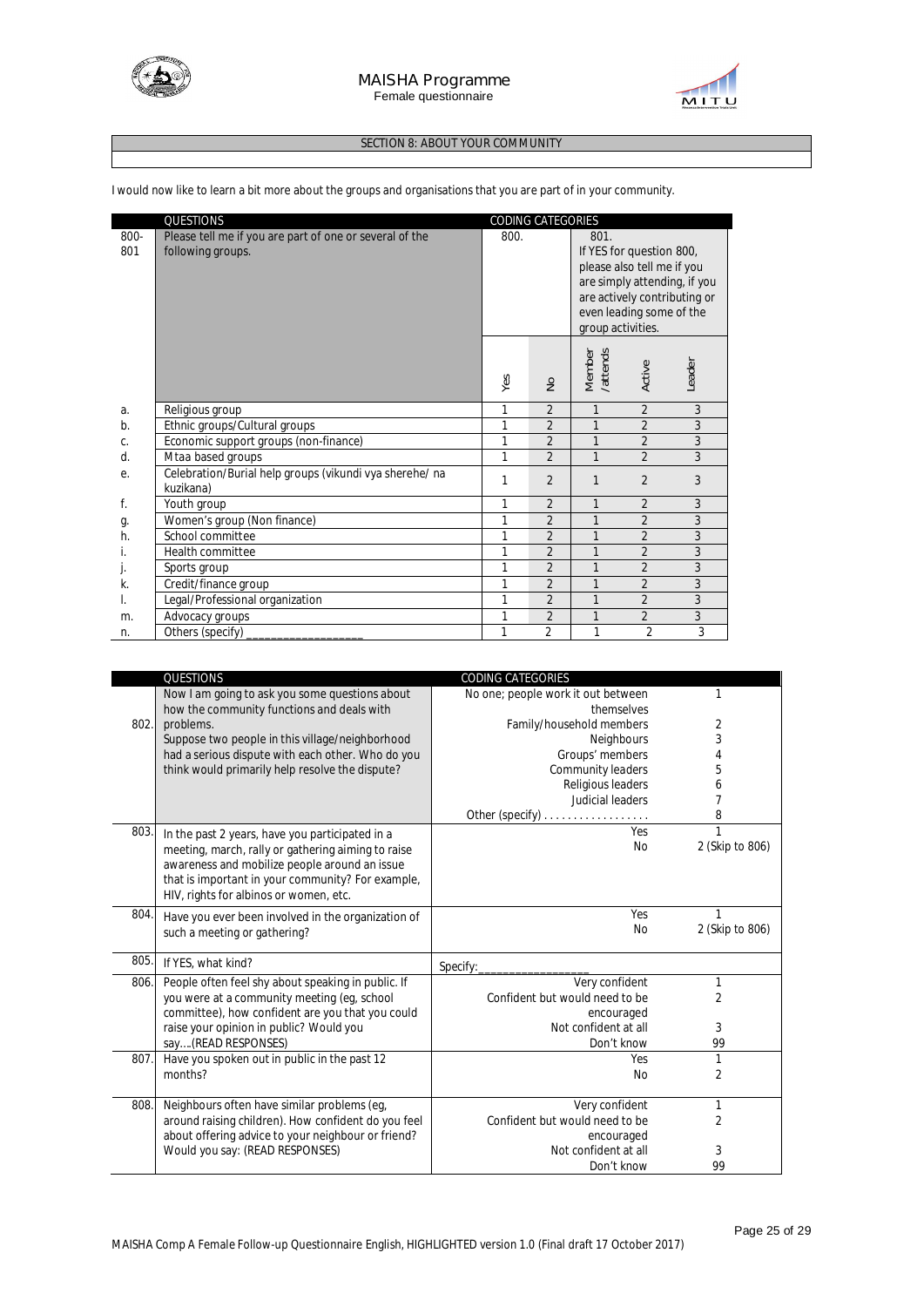



| 809. | Have you offered such advice in the last 12        | Yes                            |    |
|------|----------------------------------------------------|--------------------------------|----|
|      | months?                                            | No                             |    |
| 810. | If you were abused by your husband or partner,     | Very comfortable               |    |
|      | how comfortable would you feel seeking support     | Comfortable but would need     |    |
|      | from a trusted friend or neighbor? Would you say:  | encouragement                  |    |
|      |                                                    | Not comfortable at all         | 3  |
|      |                                                    | Don't know                     | 99 |
| 811. | How confident are you about your ability to speak  | Very confident                 |    |
|      | up in defense of a woman who has been sexually     | Confident but would need to be |    |
|      | harassed or violated? Would you say:               | encouraged                     |    |
|      |                                                    | Not confident at all           | 3  |
|      |                                                    | Don't know                     | 99 |
| 812. | How confident are you in your ability to intervene | Very confident                 |    |
|      | in cases of domestic violence?                     | Confident but would need to be |    |
|      |                                                    | encouraged                     |    |
|      |                                                    | Not confident at all           | 3  |
|      |                                                    | Don't know                     | 99 |
| 813. | Have you intervened in the past 12 months?         | Yes                            |    |
|      |                                                    | N <sub>0</sub>                 |    |
|      |                                                    |                                |    |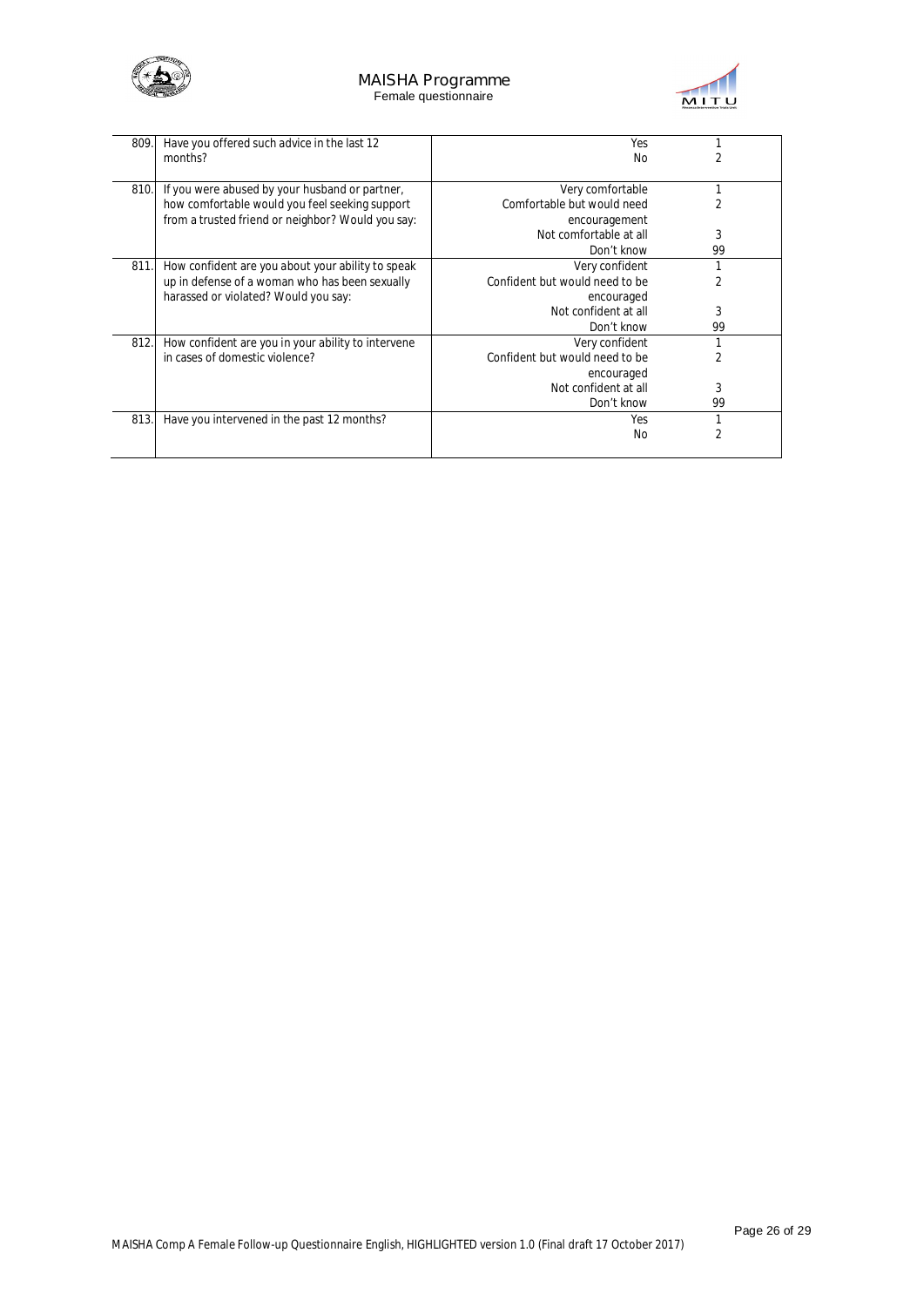



### **SECTION 9: ONLY AT FOLLOW UP**

|      | Before finishing the interview, I would like to ask few questions about gender training provided as part of this MAISHA project                                                                                                     |                                                           |                |
|------|-------------------------------------------------------------------------------------------------------------------------------------------------------------------------------------------------------------------------------------|-----------------------------------------------------------|----------------|
|      | QUESTIONS                                                                                                                                                                                                                           | CODING CATEGORIES                                         | <b>SKIP TO</b> |
|      | AT FOLLOW UP ONLY FOR WOMEN IN GROUPS<br>THAT DID NOT RECEIVE GENDER TRAINING                                                                                                                                                       |                                                           |                |
|      |                                                                                                                                                                                                                                     |                                                           |                |
| 900. | Have you attended any of the MAISHA gender                                                                                                                                                                                          | Yes<br>$\mathbf{1}$                                       |                |
|      | training sessions?                                                                                                                                                                                                                  | 2<br>No                                                   | 903            |
| 901  | Ten gender training sessions were delivered as part<br>of MAISHA study. How many sessions did you attend?<br>Katika utafiti wa MAISHA mafunzo ya jinsia yalitolewa<br>katika vipindi kumi. Je, wewe ulihudhuria vipindi<br>vingapi? | NUMBER OF SESSIONS[<br>Write 99 if don't<br>H<br>remember |                |
|      | Please think carefully so you can give me a correct<br>answer                                                                                                                                                                       |                                                           |                |
| 902. | Which session did you find the most helpful for you<br>personally and for your relationship?<br>(Indicate all sessions she remembers and found<br>helpful)                                                                          |                                                           |                |
|      | Is there anything else that the training helped you<br>with?<br>1 Yes<br>2 No                                                                                                                                                       |                                                           |                |
|      | If NO end of probe                                                                                                                                                                                                                  |                                                           |                |
| 903  | Since joining the MAISHA study, have you discussed                                                                                                                                                                                  | Never<br>$\mathbf{1}$                                     |                |
|      | issues such as violence against women or the role of                                                                                                                                                                                | A few times<br>2                                          |                |
|      | women in society with other women taking part in                                                                                                                                                                                    | Many times<br>3                                           |                |
|      | MAISHA?                                                                                                                                                                                                                             | All the time<br>4                                         |                |
|      |                                                                                                                                                                                                                                     | 5<br>Refused to answer                                    |                |
| 904  | Since joining the MAISHA study, have you discussed                                                                                                                                                                                  | Never<br>$\mathbf{1}$                                     |                |
|      | issues such as violence against women or the role of                                                                                                                                                                                | A few times<br>2                                          |                |
|      | women in society with other women who are NOT                                                                                                                                                                                       | 3<br>Many times                                           |                |
|      | taking part in MAISHA?                                                                                                                                                                                                              | All the times<br>4<br>5<br>Refused to answer              |                |
|      |                                                                                                                                                                                                                                     |                                                           |                |
| 905  | Would you like for us to contact you in future about<br>various aspects regarding MAISHA study?                                                                                                                                     | Yes<br>$\mathbf{1}$                                       |                |
|      |                                                                                                                                                                                                                                     | No<br>2                                                   |                |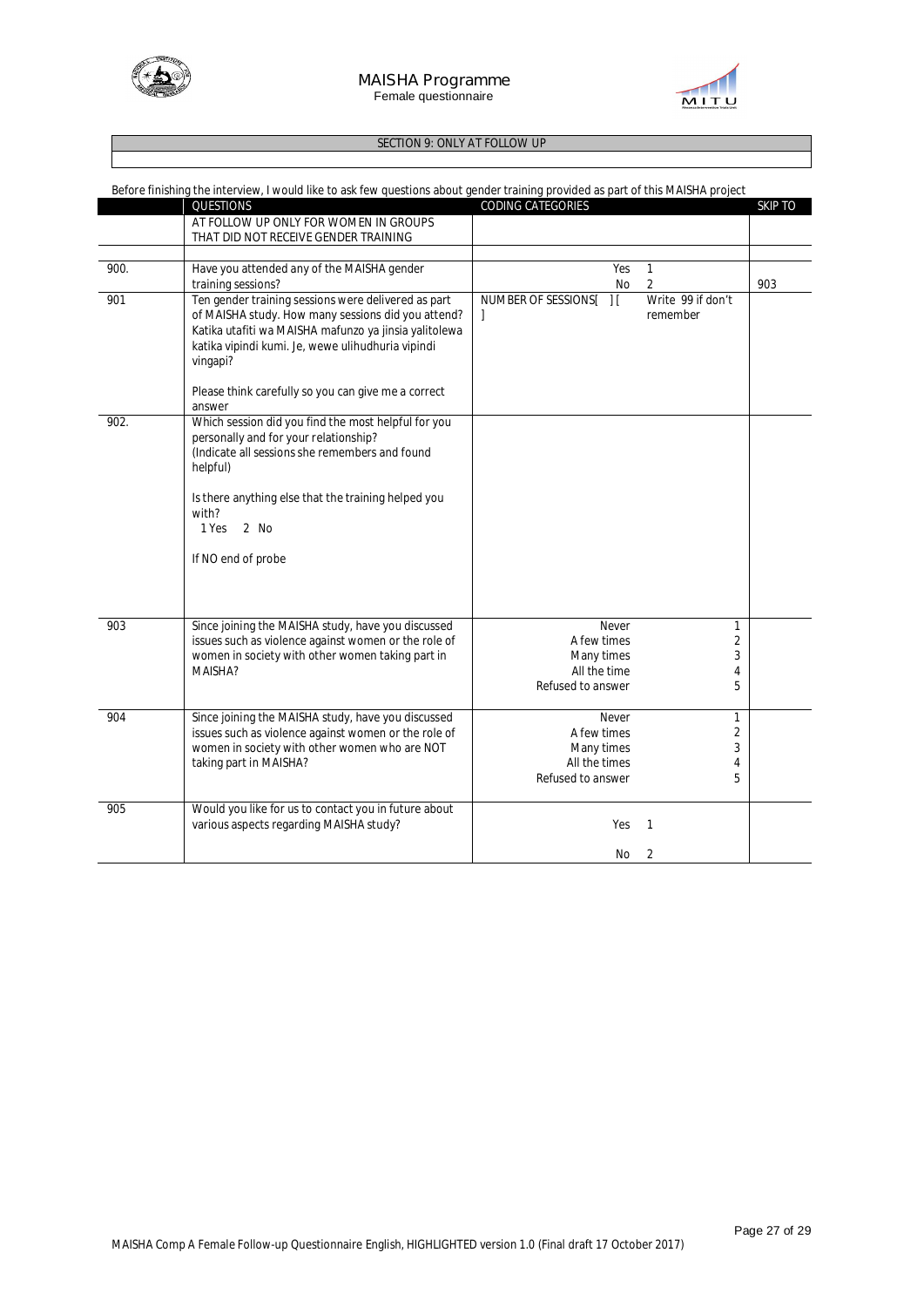



#### **WHEN YOU ARE DONE**

Date of interview:

Time interview ended:

Name of interviewer:

Are you the same interviewer as at the beginning? No **Yes** 

Comments:

#### **Survey of men**

The aim of the MAISHA study is to explore ways to improve relationships, and health more generally. As you know, we have been working with groups of women receiving microfinance. Now we are interested in learning about men's views about healthy relationships. We are planning to conduct a short interview with the partners of women taking part in MAISHA. During the interview, we will ask the man questions about himself, his health andhis personal experiences in relationships. We would like to know if you agree to your partner being contacted by a male member of the MAISHA team and invited to take part in the study. We will **not** contact him unless you agree. If you agree to us contacting your partner and then change your mind, that is fine – just call us on <NSERT NUMBER>to let us know.

If your partnerconsents to take part in the study, he will be asked to attend one interviewwhich will be conducted in about one month from now at a time and place that is convenient for him. The interview will be conducted by a male interviewer and take about one hour.

If you wish, you can speak to your partner first about the study to find out if he would be interested in taking part and if he agrees to a member of the study team contacting him. Alternatively, if you are happy to give me your partner's mobile number and contact details, one of the male interviewers can contact your partner directly in about one month to arrange a time to meet to discuss the study. We will inform you just before we contact him in case you change your mind.

Do you think your partner might be interested in taking part? 1. Yes 2. No 3. Don't know 4. No answer

Would you prefer to talk to your partner first? 1. Yes 2. No 3. Don't know 4. No answer

Do you agree to a member of the MAISHA team contacting him in about one month? 2. No 3. Don't know 4. No answer

*If yes*, please complete details below:

Partner's name:

Partner's mobile number:

Other partner contact information (e.g. work place):